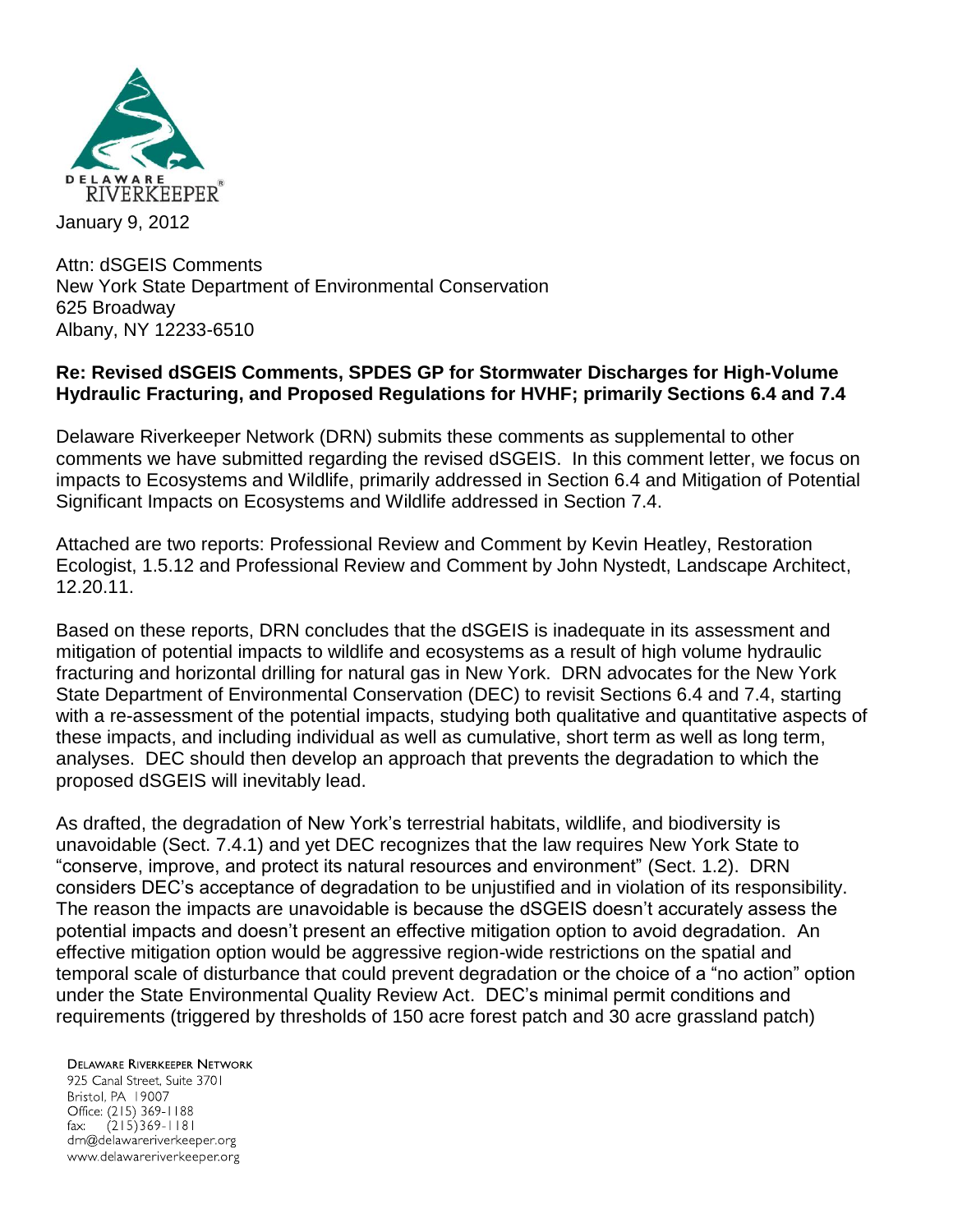amount to halfway measures that are ineffective and will lead to expensive and long lasting environmental problems.

Further, the dSGEIS only offers three "musts" in proposed permit conditions (Appendix 10, Att. 3): Department-approved ecological assessment; monitoring for a minimum of two years; and adaptive management strategies. These are examined in more detail below.

## The Value of the Forest-Water Connection

To provide context for this issue, Mr. Heatley explains that the water quality and quantity benefits of ecosystems depend on the health of those natural systems. 57% of the land cover in New York that is underlain by shale formations is forested. It is estimated that there are 1,387,514 acres of forest in the Delaware River Basin portion of New York, covering much of the 5% of New York that lies in the Delaware River Basin. (Kauffman, Socioeconomic Value of the Delaware River Basin in Delaware, New Jersey, New York, and Pennsylvania, 2011) The natural capital value of the 4,343,190 acres of forest throughout the Delaware River Basin is \$8,591,000, with annual economic benefits of \$5.13 billion, far greater than any other value. And New York's forests and natural ecosystems provide the public with \$3.5 billion worth of natural goods and services. (Kauffman, 2011) Additionally, tens of thousands of jobs in New York's portion of the Delaware River Basin earning billions in wages rely on the waters of the Delaware River. (Kauffman, 2011)

The forest is key to both the quality and quantity of water that flows from a watershed. This is because the forest: filters contaminants; moderates stream temperatures; buffers stream flow volume; and recharges groundwater that, in turn, fills aquifers for water supply and provides healthy base flow to streams, wetlands, and other hydrologically connected features. These functions have positive water quality and quantity impacts and help to maintain natural flow regimes in receiving waterways.

Conversely, a reduction in forest cover: leads to changes in a stream's water chemistry (such as increased nitrogen, phosphorus, sodium, chlorides, and sulfates); causes higher and less stable temperatures; disrupts natural stream flows and the critical habitats these flows provide for biota such as macroinvertebrates, mollusks, and fish; leading to reduced flora and fauna health and biodiversity in and adjacent to streams and less recharge to groundwater supplies, resulting in more runoff to waterways.

The negative changes in stream water chemistry from reductions in forest cover increase the cost of water treatment for drinking water supplies. Every 10% increase in forest cover in a watershed decreases the cost of water treatment by 20%. The converse is also true: a 10% decrease in forest will increase water purification costs by approximately 20%. This translates to an increase of \$1.00 to \$1.50 per thousand gallons of drinking water, depending on the extent of deforestation. These costs are very real and will be borne by the public. DEC does not consider these costs in the dSGEIS economic analysis.

Forest fragmentation has its own set of impacts, including local species extinction and dramatic shifts in floral and faunal populations, as detailed in Mr. Heatley's report. Species that are dependent on "core" forest and other forest habitat features are impacted, such as the cerulean warbler and many amphibian populations; some are species of special concern in New York. As the forest edge increases, light increases in the forest, soil moisture is reduced, and soil chemistry and microbiota change. One impact of shifts in soil chemistry is interference with the regeneration of certain native trees, impacting the natural community and potentially the economic value of the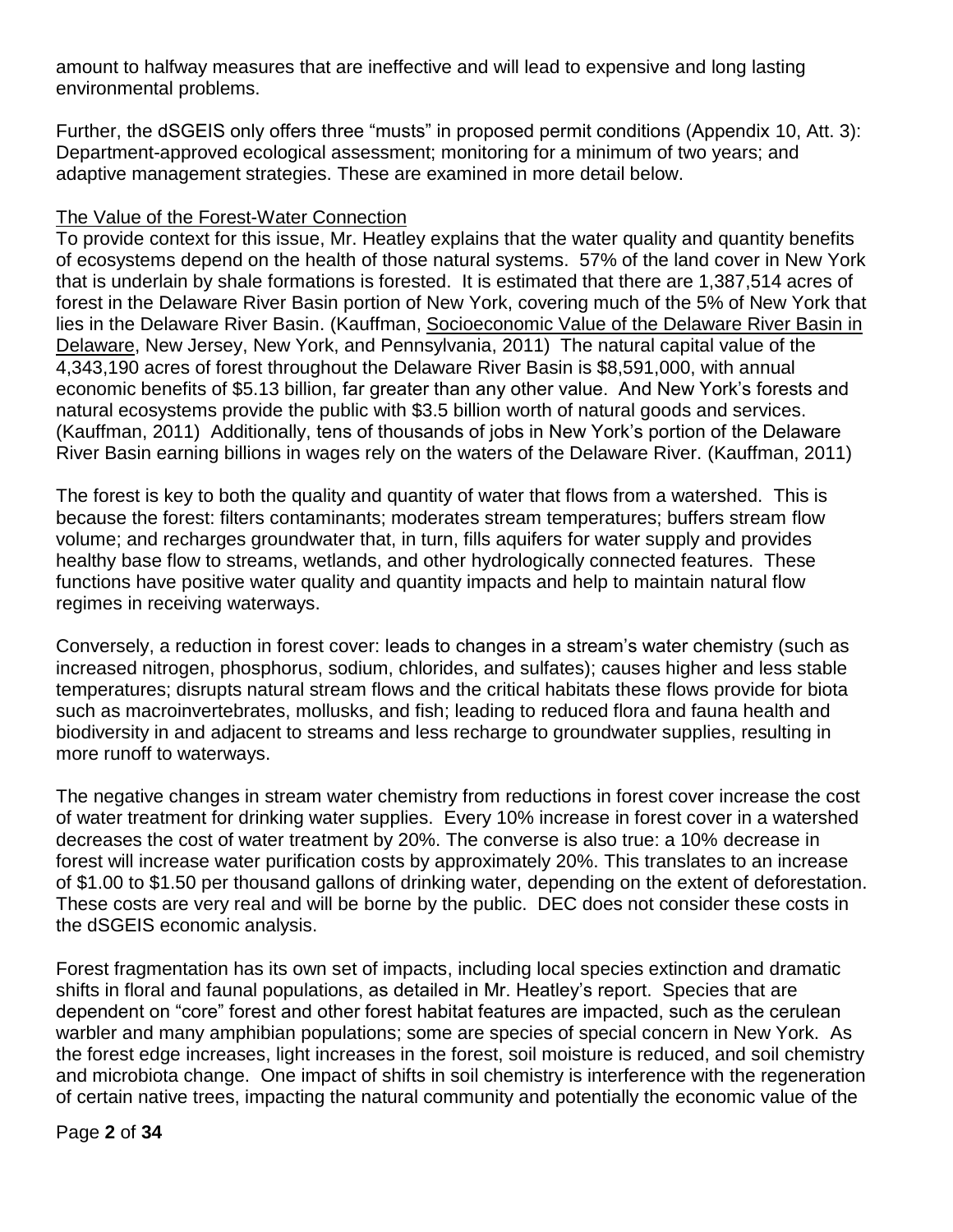forest. Invasive organisms take hold and drive out native species. Invasive species cost the U.S. economy \$120 billion per year; suppression of invasive plants costs between \$1000 and \$2500 per acre. Restoration of forests can cost between \$4000 and \$10,000 per acre. DEC does not consider these costs in the dSGEIS economic analysis.

# Proposed permit conditions and "partial" mitigation regarding ecosystems and wildlife (Sect. 7.4 and Appendix 10, Att. 3)

# *Department-approved ecological assessment and BMP's*

The dSGEIS's proposed "partial" mitigation through "Department-approved ecological assessment" and mitigation measures, including some best management practices (BMPs) to protect forest and grassland habitats and species (Sect. 7.4.1) does not provide a basic framework to successfully accomplish that goal. Why?

- The approach, explained by Mr. Heatley, should be based on ecological planning units for natural resource protection such as subwatersheds, not on the unitization of production areas designed around maximization of gas extraction. Studies show that pad density and gas well placement is a significant indicator of landscape level impacts to water quality. Impermeable surfaces, also a function of density of well development, directly impacts water quality as well. The dSGEIS should develop an ecosystembased plan that sets limits on gas development based on individual and cumulative impacts on ecosystems.
- The 150 acres forest cover and 30 acres grassland threshold approach provides some protection to "core" areas but falls short as a mitigation approach because it ignores the basic aspect of ecosystem health – landscape connectivity. Without the connection of "patches" for species migration, dispersal, and continued genetic fitness of flora and fauna, forest and grassland ecosystem health will inevitably decline, no matter what mitigation and BMPs are used in "core" areas.
- The setting of the thresholds is primarily based on protection of certain birds, which certainly need this habitat protection. But other species need protection as well and the 150 acre/30 acre blocks may not provide adequate protection for these species, such as amphibians and snakes, depending on their specific needs. The dSGEIS should be supplemented with an assessment of the habitat needs of all potentially affected species and the thresholds should be set using this broad information. Also, there is no justification given in the dSGEIS as to how these thresholds are protective of ecosystem health; this assessment should be done and the information used to set thresholds.
- The proposed requirement by DEC that a site-specific ecological assessment be done when the threshold is triggered and that BMPs be implemented for disturbed areas within the "core" provides some additional oversight, but there is little specificity to the measures that would be required; this vagueness contributes to the weakness of the approach being used in the dSGEIS. The proposed permit conditions do not provide needed protection for these areas and, as discussed by Mr. Heatley, the result will be inevitable decline. Further, the areas not protected by the triggering of the proposed thresholds are left completely vulnerable to degradation, amounting to sacrifice zones. Again, an ecosystem-based plan that limits gas development should be the approach used. Robust data about the potentially impacted ecosystems and wildlife is essential to setting those limits through regulation based on the dSGEIS.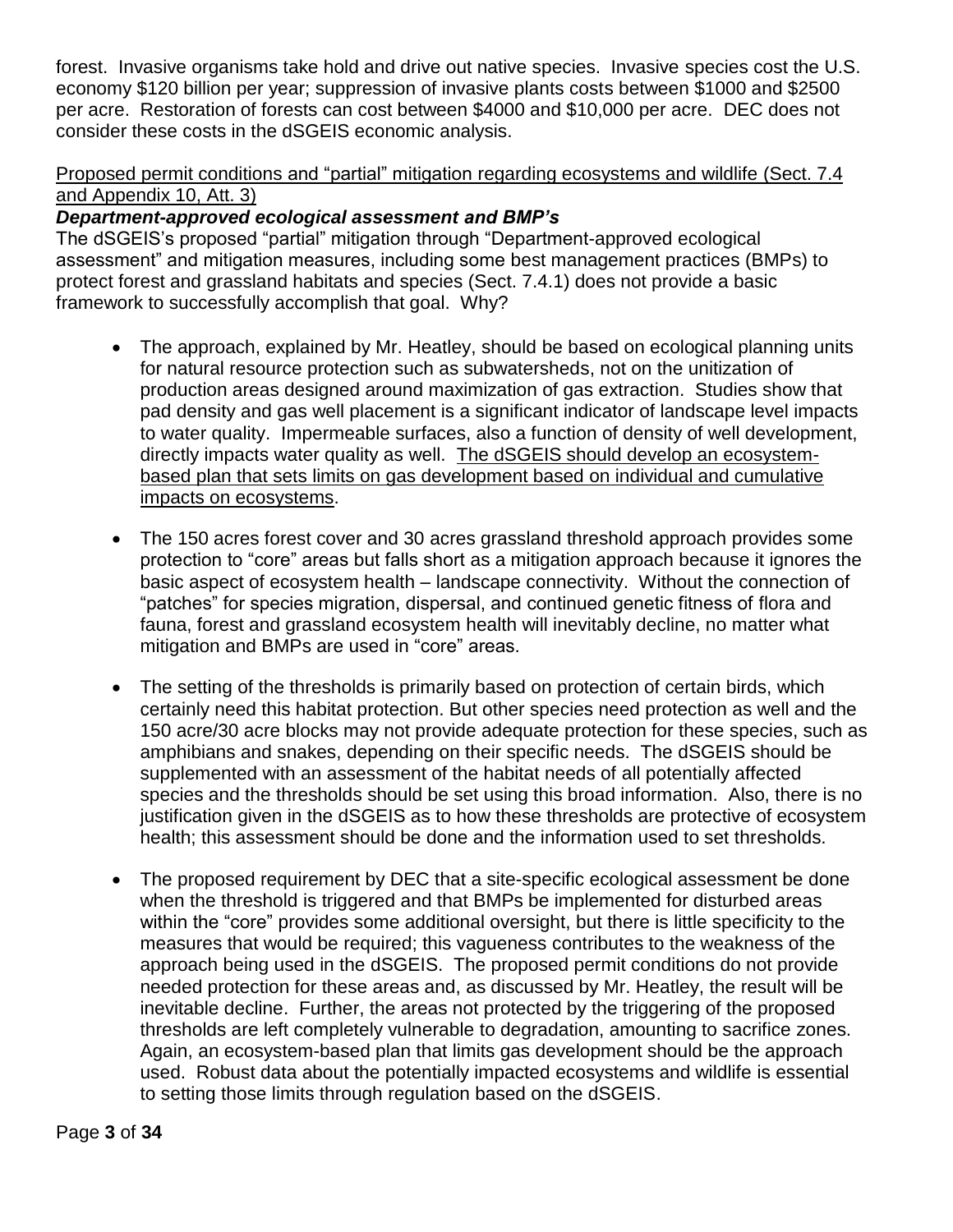- Forest fragmentation impacts need to be evaluated and addressed through the impacts of increased edge habitat because of the potent long term harms on forest cover and soils (carbon sequestration, air filtration, watershed flows and volume, etc.), through the introduction of invasive species, and through noise, light, and other quality changes that effect species, including threatened, endangered and species of special concern.
- State forests and Watershed Management Areas should be protected but the same ecological impacts discussed in the dSGEIS will occur in the 93% of New York forests that are not publicly owned.
- The ecological assessment does not require a thorough site analysis in the planning stages. The requirement for "pre-development surveys of plants and animals" (Sect. 7.4.1.3) is not comprehensively described. Site analysis - before any disturbance should include analysis of soils, vegetation, hydrology, topography (including natural contours and soil depths), and adjacent conditions from the perspective of how wildlife and ecosystems will be impacted. The information gathered can then be used in site design to determine locations for activity that will have the least adverse impacts and can be used when the site is permanently restored. An example of how this information can help protect terrestrial habitats would be locating construction access and temporary high impact facilities such as chemical storage to protect existing natural conditions. There is some good advice such as "design roads to lessen impacts" (Sect. 7.4.1.1) but no comprehensive planning guidance is provided.

Also, while it is important to "design well pads to fit the available landscape and minimize tree removal" (Sect. 7.4.1.1), all project-related facilities (such as roads, parking areas, tanks, basins, etc.) should meet this requirement. And to protect existing trees, tree protection plans should be required and should include fencing and other barriers that are placed outside of the tree drip line to protect roots. This is also important to prevent compaction of soil. Travel over soil with heavy equipment or repeated travel with lighter equipment compacts the soil, reducing the pores in the soil, reducing soil oxygen levels, and reducing the soil's ability to absorb and infiltrate rainfall; the upper layers of soil can be compacted to nearly the density of concrete (Chris Smith, "Soil Health Restoration," April 1998) preventing absorption into the deeper layers of soil; subsoil can also become compacted by vehicular traffic. Trees and other flora are robbed of needed groundwater and soil moisture, negatively impacting plant health. Other ecosystem components, such as natural contours and faunal habitat, are also protected by preserving natural soil and vegetative conditions by fencing off treed areas to the drip lines.

The inclusion of a vegetation survey in the ecological assessment will provide data needed to select species for planting of the site; native species selected for restoration should be based on existing plant communities and reference communities, as determined by a restoration specialist.

 During construction, sites should be required to be planted, not just seeded. Immediately after clearing and once construction components are located, planting open areas with a mix of native trees, shrubs and herbaceous material will suppress invasive species by helping to "seal the edge" of the disturbed area and will provide positive interim ecological benefits such as reducing "edge effect", providing shade, temperature modification and other protection to soils and native ground conditions and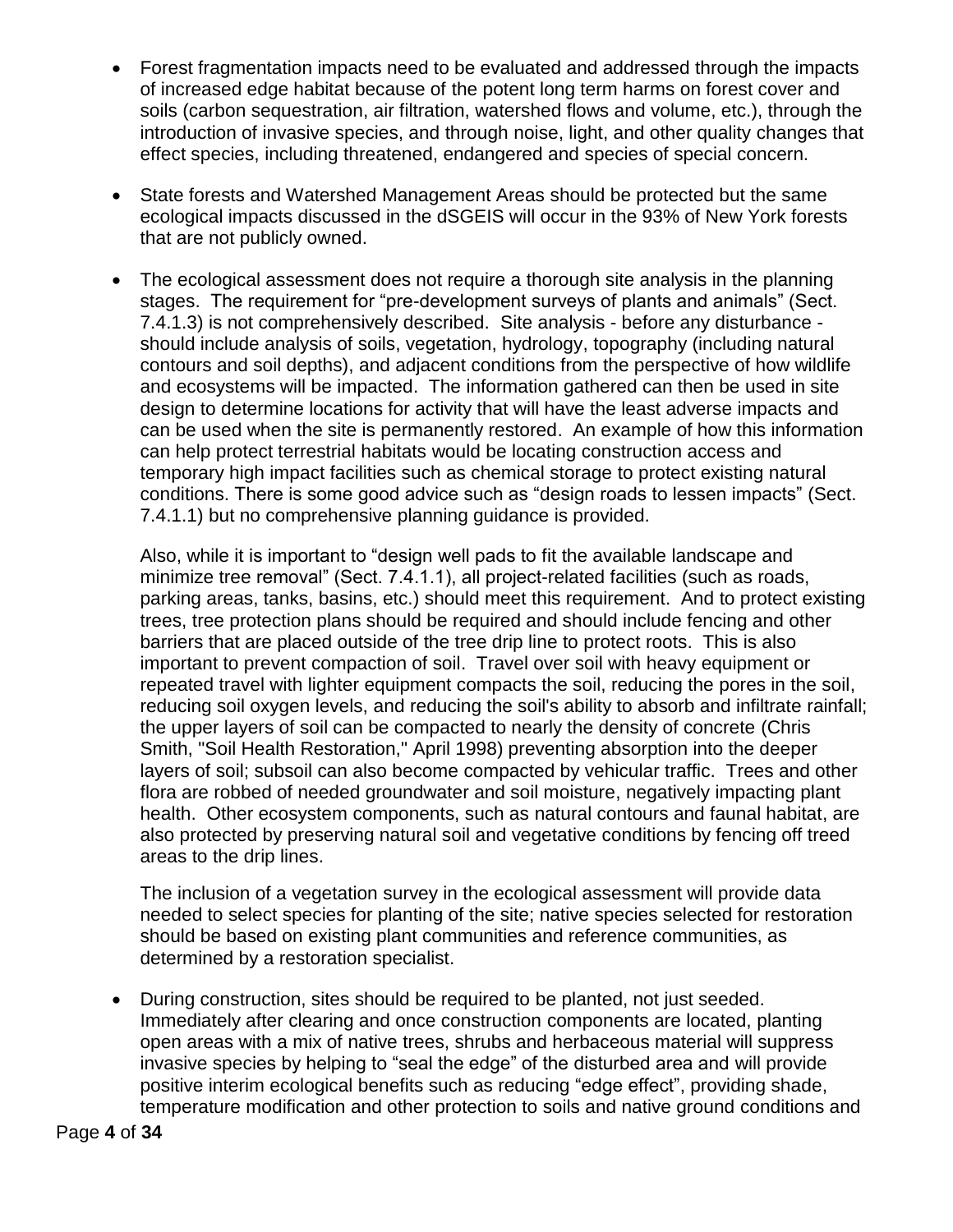buffering adjacent habitats. The mixed planting will also allow for the beginning of healing of disturbed areas, phasing in the permanent restoration process. The proposed requirement of "soft edges" through shrubbery is inadequate and will not provide needed protection (Sect. 7.4.1.1) Also, only native seeds or plant material should be allowed during construction; the use of native species is only addressed in the restoration and preservation period (Sect. 7.4.2.1)

 Chapter 7 fails to address the value of onsite native topsoil and soil mantle. It takes tens of thousands of years to create topsoil. The soil mantle, naturally deposited over geologic time, once disturbed is very difficult to renovate. The most economical and effective means of preventing degradation of terrestrial habitats is to protect the soil with vegetation; existing contours are also preserved, protecting natural conditions. For areas that must be disturbed, topsoil should not be allowed to be removed from the site. Topsoil can then be returned to its original location and there is less need of imported material, avoiding the import of invasive species and ensuring the soils match ecologically. For any soils that are imported, the proposed requirement that topsoil for reclamation be free of invasive species (Sect. 7.4.2.1) should be extended to soils brought in during all phases of disturbance and construction and the testing of all soil, compost, mulch, and other soil amendments for invasive species (including seeds) by a qualified expert should be required to prevent invasives from entering the site.

If soils are compacted both the upper soil layers and the subsoil should be decompacted and the soil mantle replicated as accurately as possible. The dSGEIS only requires decompaction of agricultural land (Sect. 3.2.5); soil decompaction should be required of disturbed soils to protect wildlife and ecosystems as well. Also, gravel, crushed stone, and drill cuttings, should all be removed from the site to allow restoration of natural conditions and healthy ecosystems.

The proposed mitigation through ecological assessment and BMPs is inadequate. In fact, according to Mr. Heatley's report, the dSGEIS assures widespread dramatic changes to the current integrity and future succession of watersheds and forests, which will lead to the diminution of ecosystem benefits and services and, in turn, to cascading ecological effects that are uncontrollable and extremely costly for the public and for private landowners.

# *Monitoring for a minimum of two years and adaptive management strategy*

Page **5** of **34** Monitoring is an important requirement but is not an adequate mitigation measure. It cannot substitute for the prevention of adverse impacts through ecologically based planning to protect resources by limiting activity in space and time. Monitoring will provide information to guide future actions but it will not effectively provide a means to stop harm. The dSGEIS relies on adaptive management (changing mitigation measures and BMPs based on emerging conditions revealed by monitoring) as the primary mitigation technique but this is a flawed approach. This is because the nature of the landscape impacts that accompany gas development is that it occurs on multiple levels in terms of type of impact, space and time. This means that previously crossed tolerance thresholds in an ecosystem or for a species may be unknown and cumulative or synergistic impacts may combine without warning. This can lead to sudden system collapse with no adequate advance indication of stress and therefore no opportunity to effectively adapt activities and mitigation measures. System collapse often occurs in just this manner for these reasons. The precautionary principle is the only way to effectively guard against system collapse; this requires limiting development, not just monitoring it. Adapting practices to address changes in the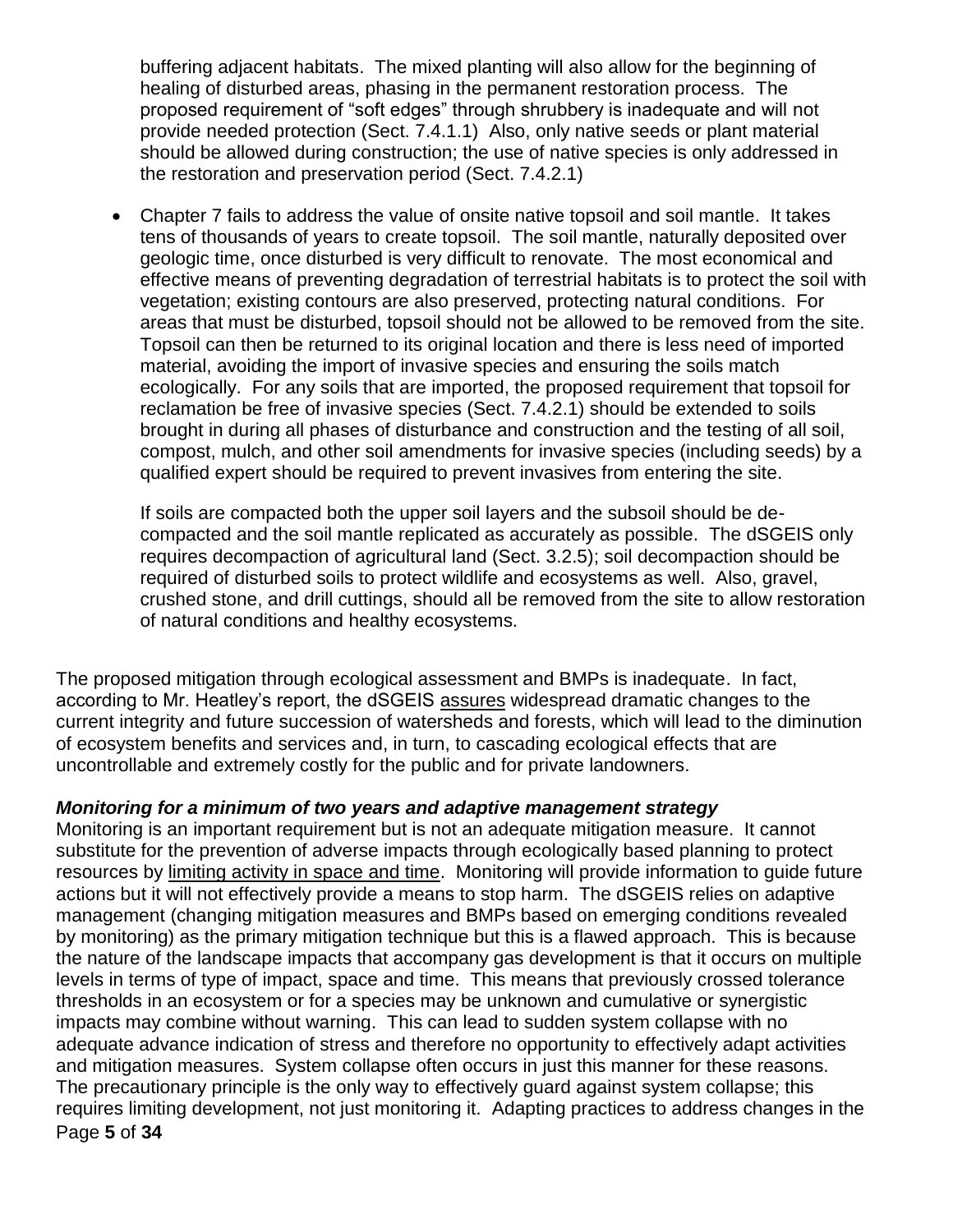environment is an important strategy but will not prevent significant degradation of New York's forests and their ecosystems. It is only one part of a BMP strategy that must primarily be based on limiting development if substantial and permanent damage from gas development is to be averted.

While monitoring for two years is better than no monitoring following well completion (Sect. 7.4.1.3), it is far too short to be meaningful in terms of ecosystem and wildlife protection. For example, seeds of many invasive species live for several years in the environment and simply need the right conditions to sprout. In regards to invasive species - one of the major threats to ecosystems and native wildlife health - a comprehensive set of BMPs and a long term suppression program is needed. Also, the monitoring requirement should apply to all sites, not only those that meet the 150 acre/30 acre threshold criteria. The disturbance of smaller sites will provide a critical foothold for invasives in the larger landscape.

The BMPs that are recommended are wholly inadequate and do not prevent the degradation of New York's terrestrial environments.

Under the dSGEIS, invasive species can be expected to substantially degrade New York's environment, harming wildlife and ecosystems. Suggested changes to the invasive species control planning and BMPs (Sect. 6.4 and 7.4):

- Expand to include invasive terrestrial invertebrates (i.e., earthworms) and pathogens.
- Set a percent cover reduction from pre-disturbance for each identified invasive plant species to suppress invasion.
- Long term monitoring and suppression should be required to address latent seed banks and long-lived rhizomes.
- New activity should require new monitoring and suppression regimes including infrastructure such as pipelines, compressor stations and producing well sites that have continual traffic and maintenance activity.
- Monitoring and suppression should extend well into the forest or grassland habitat since the "ecotone" and the forest edge (330 feet or 100 meters as per Sect. 6.4.1.2) is vulnerable to invasion.
- Inspection by a qualified ecologist should be done on a six-month basis to catch outbreaks and should continue until final site reforestation or grassland restoration is complete. In the instance of forest, this requires the closure of the forest canopy.

No meaningful guidance or requirements are included in the dSGEIS in terms of restoring the ecosystems and wildlife value of a site, which will result in inevitable substantial degradation. Suggested changes to site restoration requirements and BMPs:

- Ecological restoration should be the required goal of site restoration; seeding with grass is inadequate. Sections 7.4.2.1 and 7.4.2.2 should require substantial restoration of the native plant community in both quality and quantity. Structure and function of the site need to be restored, not simply vegetation. Reclamation is not restoration.
- Site restoration should be based on the pre-disturbance survey or referenced natural systems to insure the establishment of the full range of plants species and the complete plant community.
- Restoration should include soil renovation, as discussed above.
- Forest connectivity should be a major aspect of site restoration, utilizing regional planning to accomplish a goal of connectivity.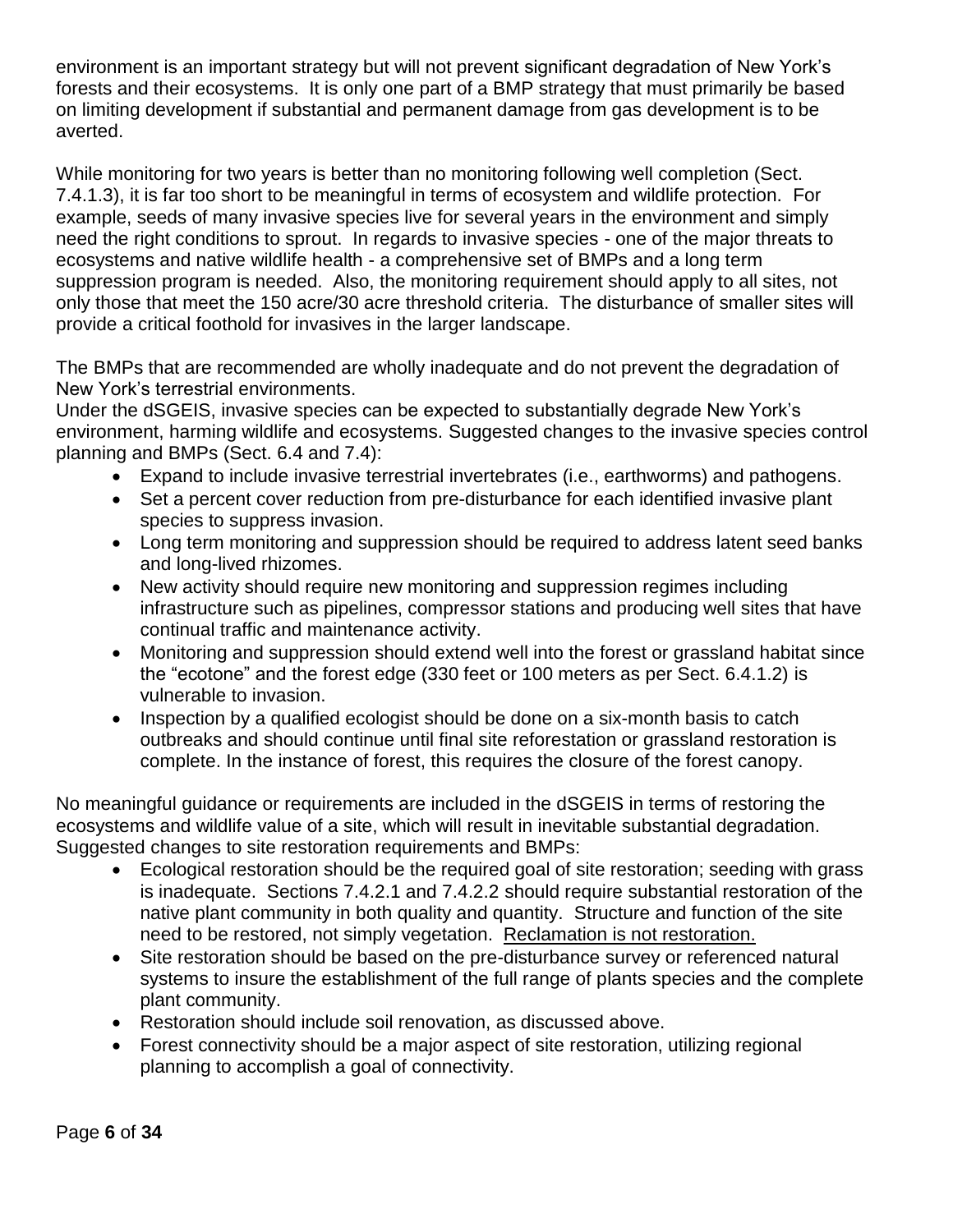- Re-establishment of natural contours and topography (such as ridges and depressions) should be required.
- Predisturbance ecosystems should be restored such as riparian areas, vernal pools, wetlands, and other habitats; grasslands, forests, and other unique vegetative communities, including rare native species, should be restored.
- Restoration requirements should continue throughout the life of pipelines since they are the longest lasting components of actively maintained infrastructure. Mitigation banks should also be considered for pipelines similar to banking for wetlands since pipelines are permanently removed from the existing ecosystem.
- Chemicals should be used as the last choice of suppression management and only by a qualified professional.
- A professional ecologist should be required to oversee restoration activities. There are no requirements related to expertise in this area in the dSGEIS.
- A bond, escrow, or some other financial assurance should be required to insure site restoration that protects and restores wildlife and ecosystems at all project sites.

# Summary and Recommendations

In summary, the dSGEIS does not provide adequate assessment of the likely impacts of the conversion of forested and rural ecosystems to industrial sites. Under what is proposed, New York's forests will rapidly degrade and the functions of these ecosystems, as well as the wildlife that depends on them, will suffer permanent decline. The dSGEIS offers inadequate mitigation and options to reduce or avoid significant impacts for our native terrestrial ecosystems. This mistake will cost New York and its residents, as well as all those communities downstream who rely on the water resources of the state's watersheds, such as the Delaware River Basin and the Susquehanna River Basin, millions in increased water treatment costs and lost natural resource values.

There is no excuse for this. Damage can be avoided if a preventive approach that recognizes the value of these resources is employed. The dSGEIS doesn't pay required attention to: the density related impacts of gas well development and infrastructure; forest fragmentation and natural ecosystem connectivity; invasive species; and site restoration. If DEC were to address these issues by limiting activity and employing comprehensive assessment and management practices designed to protect ecosystems then degradation could be prevented.

As stated earlier, effective mitigation would be aggressive region-wide restrictions on the spatial and temporal scale of disturbance that would prevent degradation. This requires that ecosystems and wildlife be recognized as valuable resources that are an integral and necessary part of New York's heritage; the loss of these natural systems should be considered unacceptable.

Also, the costs associated with ignoring these values must be calculated and considered in weighing options and designing regulatory structures. These costs – increased drinking water treatment, increased flood and storm flows, billions in lost natural values, jobs, and economic activity, and the increased cost of invasive species management and ecosystem restoration - correctly identified, should be part of the socioeconomic analysis performed by DEC for the dSGEIS, yet they are not. The public and private landowners will have to pay for these costs far into the future. The dSGEIS assessment should be amended to include these costs.

Section 9 of the dSGEIS examines various actions that could be taken by DEC in regards to highvolume hydraulic fracturing to develop the Marcellus shale and other low permeability gas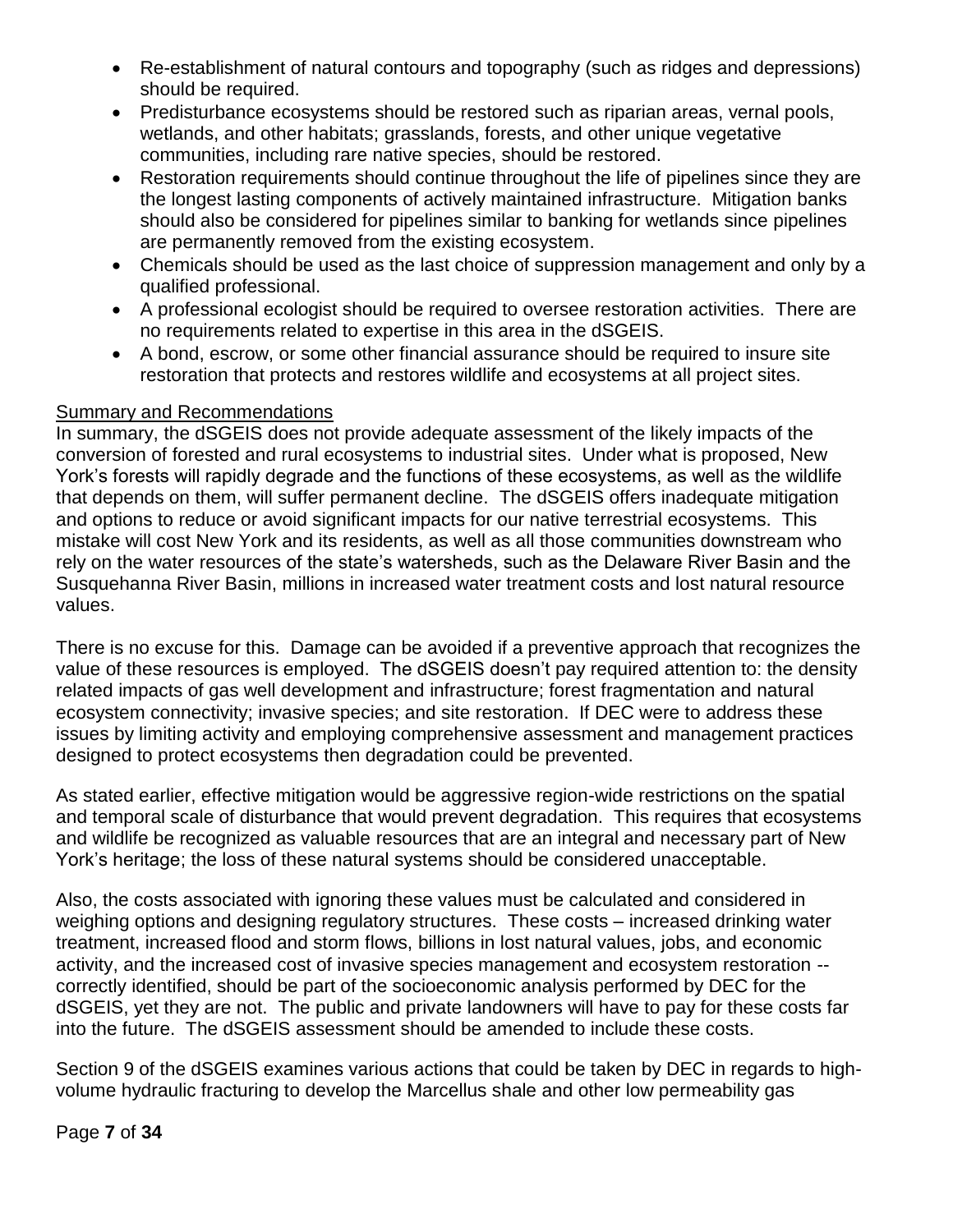reservoirs. Section 9.1 states that the no-action alternative would result in none of the potential "significant adverse impacts" occurring. It would also mean that none of the "substantial economic benefits" would occur. It further states that the negative impacts "can be fully mitigated" or "partially mitigated" or are "temporary" in nature.

The dSGEIS accepts the degradation of ecosystems and wildlife as "unavoidable" and yet does not offer adequate mitigation, despite the fact that this can be done if priorities were re-arranged to value these resources. If DEC does not choose to adopt adequate measures, the adverse impacts to ecosystems and wildlife will be long lasting and, in some instances - such as species extirpation – permanent. This means that the negative impacts are not mitigated adequately; the measures are cut short to the benefit of industry goals to maximize development.

The dSGEIS does not consider the public costs or private landowner expenses associated with this proposed development of natural gas in its socioeconomic analysis. The increased cost of drinking water treatment will require more dollars to be spent by the public on this essential commodity. People must drink water, there's no alternative. The loss of natural values, annual economic benefits, jobs and wages and the additional costs that ecosystem damages will accrue are all costs that must be calculated fairly in order to assess the "no action" alternative.

Until that is done, DEC should not proceed with the dSGEIS. The underlying assumption that the harms are adequately mitigated and the benefits outweigh them is unfounded. This means that DEC's decision not to recommend the "no action" alternative (Sect. 9.1) cannot be relied upon. The dSGEIS must revisit this conclusion with reliable information (regarding the assessment of potential harms and mitigation as well as the potential economic impacts) in the context that meets the State's requirement that they "conserve, improve, and protect its natural resources and environment".

DRN champions the rights of our communities to a Delaware River and tributary streams that are free-flowing, clean and healthy. DRN is a nonprofit membership organization dedicated to the protection and restoration of the Delaware River Watershed representing communities - human and nonhuman - throughout its ~13,000 square miles with many members in New York State. Based on these comments and the attached expert reports, DRN respectfully requests that DEC reject the ecosystem and wildlife analysis and proposed mitigation in the dSGEIS and not proceed under the document's flawed assumptions. Alternatively, DRN requests that the "no action" alternative be recommended by DEC.

Thank you for the opportunity to submit this comment.

Sincerely,

Maya K. van Rossum Tracy Carluccio the Delaware Riverkeeper Deputy Director

Enclosures: Professional Review and Comment by Kevin Heatley, Restoration Ecologist, 1.5.12 Professional Review and Comment by John Nystedt, Landscape Architect, 12.20.11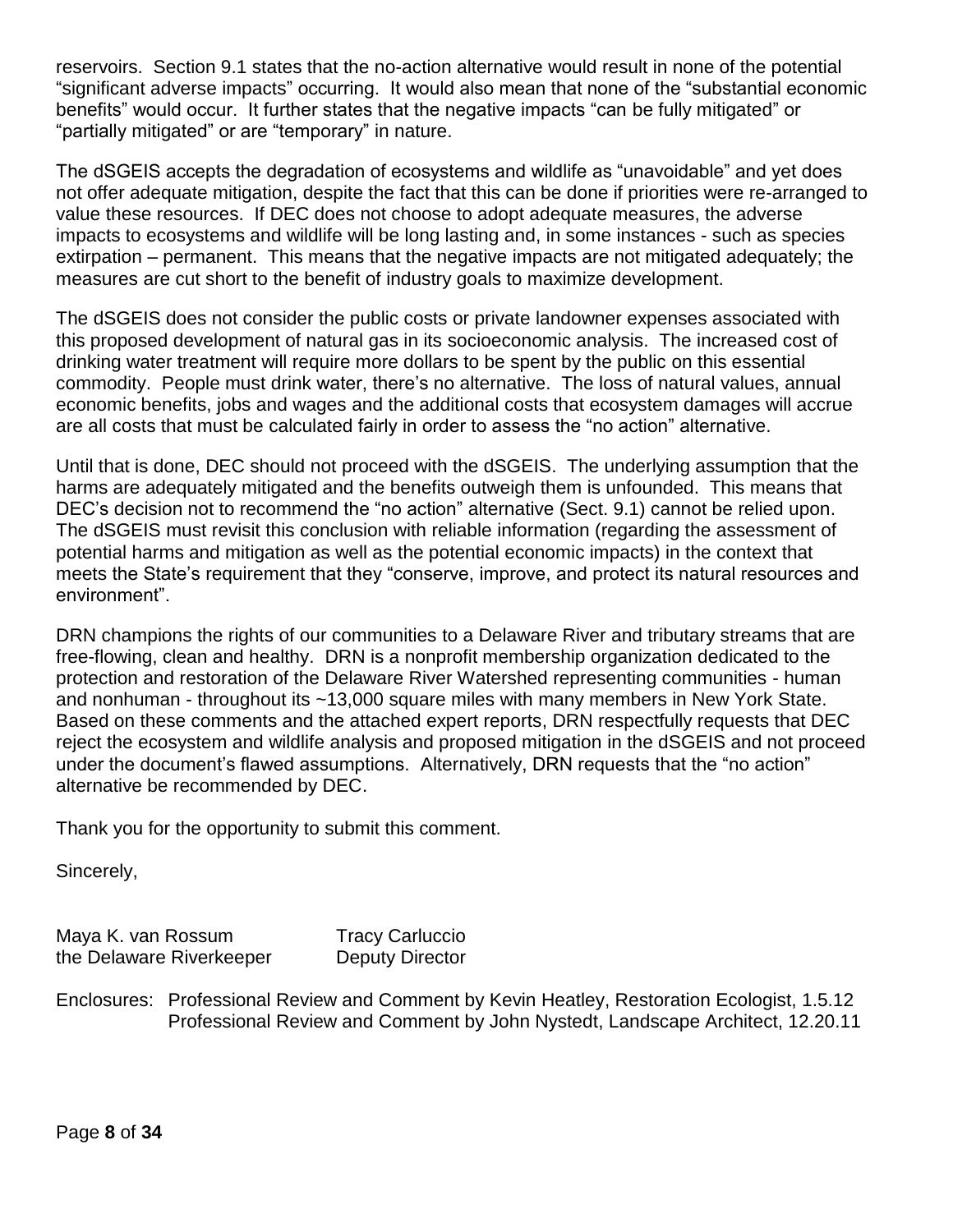# **Professional Review & Comment**

**on**

# **Revised Draft Supplemental Generic Environmental Impact Statement on the Oil, Gas and Solution Mining Regulatory Program (Revised September 7, 2011)**

**January 5, 2012**

**Prepared for:**

**Delaware Riverkeeper Network**

**Prepared By:**

**Kevin Heatley, M.EPC LEED AP**

**Restoration Ecologist**

Page **9** of **34**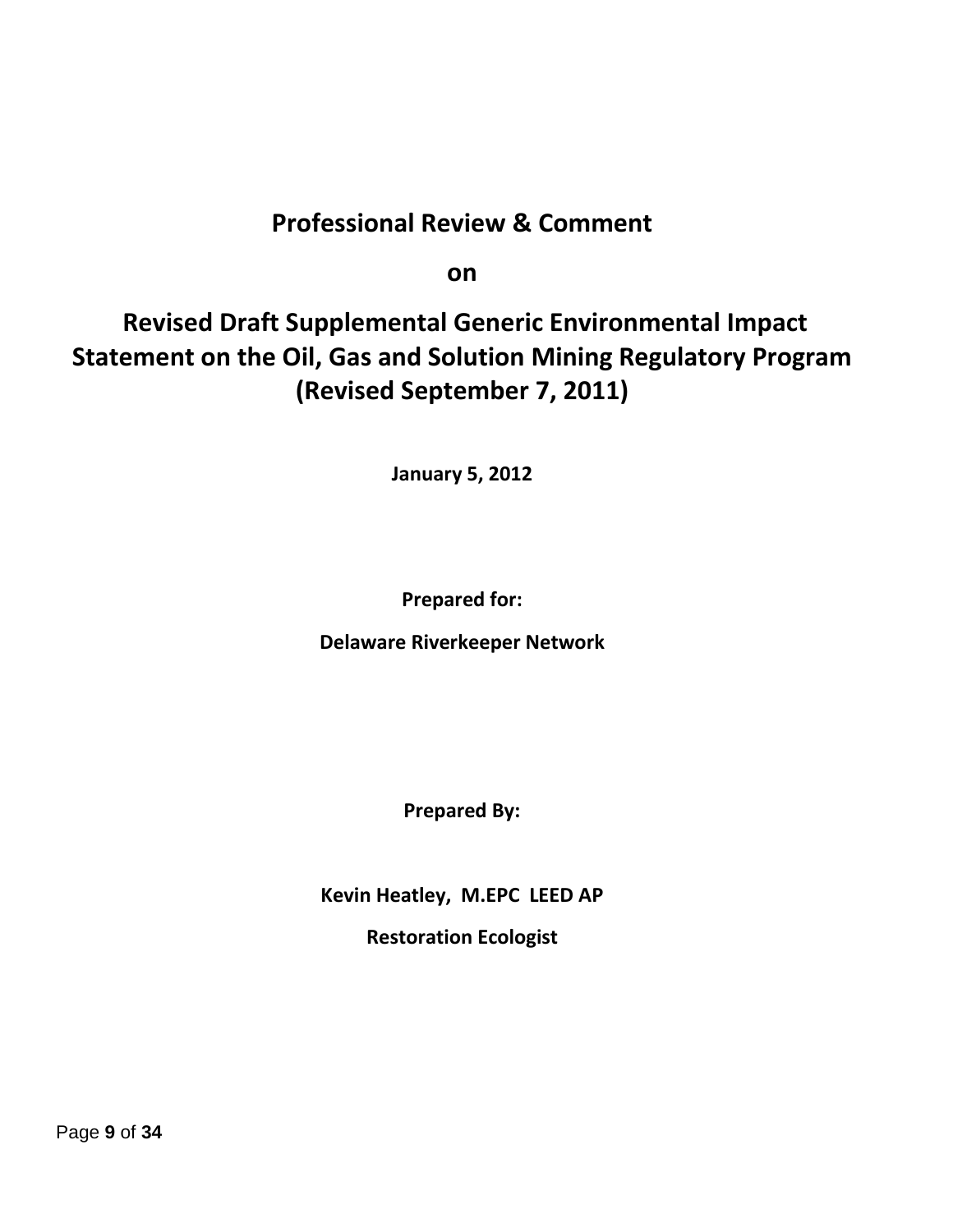## **EXECUTIVE SUMMARY**

This review of the New York State Department of Environmental Conservation (NYDEC) revised draft Supplemental Generic Environmental Impact Statement (RDSGEIS) on the Oil, Gas and Solution Mining Regulatory Program (issued September 7, 2011) was prepared in response to a request by the Delaware Riverkeeper Network to provide expert opinion on issues of terrestrial and restoration ecology. The ecological health and integrity of the forested landscapes located within watersheds has a direct bearing on both the water quality and the biotic composition of the streams and aquatic resources of the Delaware River and other major drainages of the Marcellus and Utica region. Mitigation of land disturbance impacts, such as those associated with unconventional fossil fuel extraction, is critical to ecological sustainability.

The NYDEC recognizes in section 1.2 of the RDSGEIS that it is required by NY state law to "conserve, improve and protect its natural resources and environment . . ." However, the agency openly, and correctly, acknowledges that this mandate cannot be achieved for terrestrial habitats and wildlife resources in the state under the proposed RDSGEIS mitigation recommendations. According to section 7.4.1, "Significant adverse impacts to habitats, wildlife, and biodiversity from site disturbance associated with high-volume hydraulic fracturing in the area underlain by the Marcellus Shale in New York will be unavoidable." The agency presents no mitigation option, such as aggressive region-wide restrictions on the spatial and/or temporal scale of this land disturbance sufficient to negate the undesirable ecological impacts of shale gas development.

The RDSGEIS identified four major areas of concern with respect to ecosystems and wildlife:

- 1. Fragmentation of habitat
- 2. Potential transfer of invasive species
- 3. Potential impacts on endangered and threatened species

### Page **10** of **34**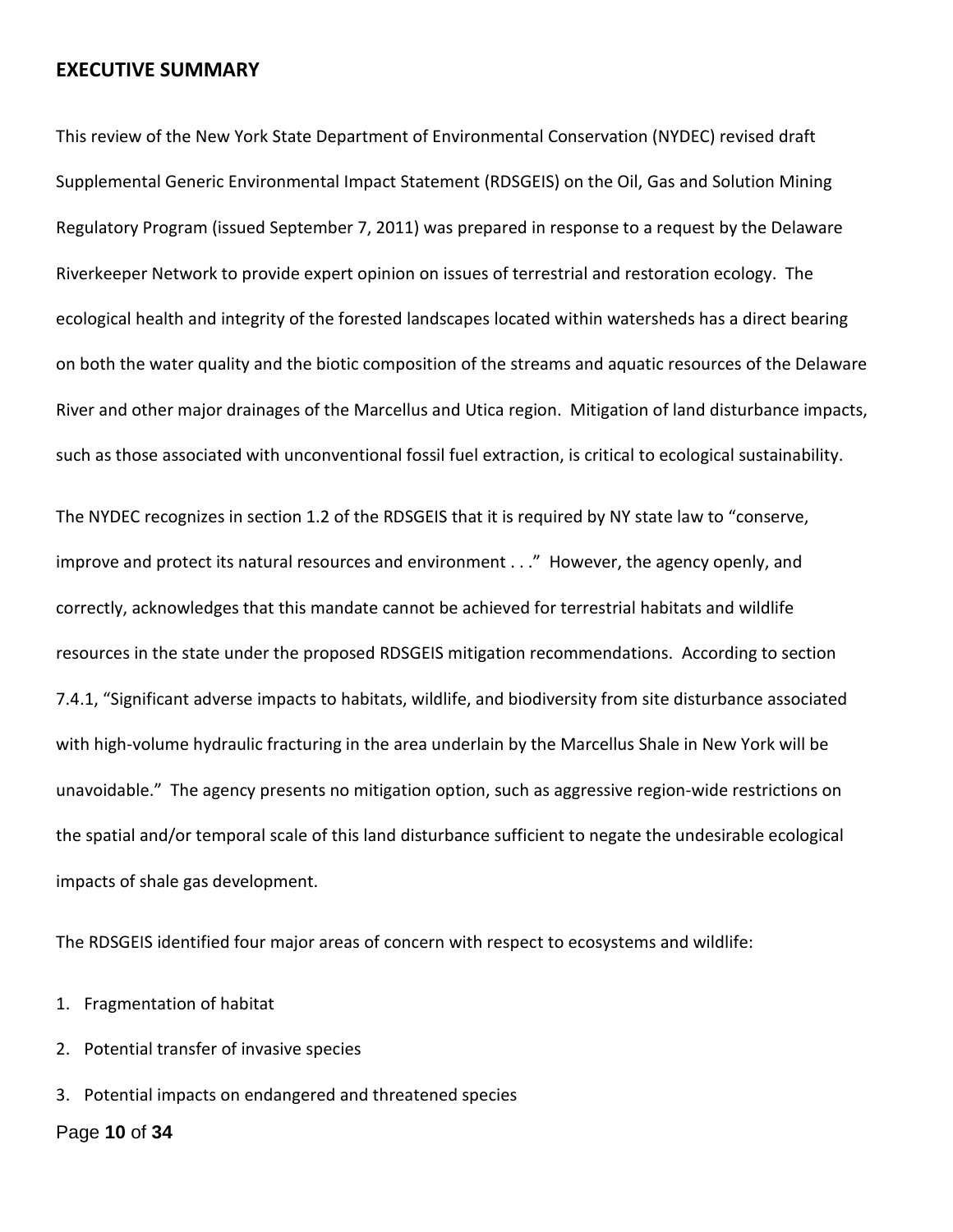#### 4. Use of certain state-owned lands

While the RDSGEIS correctly emphasizes the importance of habitat fragmentation on terrestrial vertebrate species (in particular avian organisms) it fails to document the long term ecological consequences of fragmentation, deforestation, increasing forest edge and reduced surface permeability on desirable forest regeneration, surface water quality, soil chemistry, biodiversity, and sustainable ecosystem services.

Unfortunately, the mitigation measures proposed fail to fully address fragmentation and landscape connectivity issues for the majority of the affected ecosystems. In addition, the proposed invasive species best management practices lack the following key components:

- Quantifiable control metrics
- Latent seed bank management
- Forest edge management

The RDSGEIS also fails to provide any effective regulatory guidance and/or mandates regarding the final ecological restoration of ecosystem structure and function to well pads, pipelines, access road sites, and other related infrastructure upon cessation of natural gas extraction activities.

As written, the revised draft RDSGEIS presented by the NYDEC assures that widespread, dramatic changes in both the current integrity, and the future successional trajectory, of the watersheds and forests in the Marcellus and Utica regions will occur should the anticipated level of landscape industrialization occur. Changes in the successional trajectory (the type of tree species regenerating in the forest understory and that will ultimately comprise the forest canopy) will cause cascading ecological consequences. These changes are likely to result in an undesirable diminution of the ecosystem benefits and services currently provided by these biotic communities. Cascading ecological effects and consequences are probable and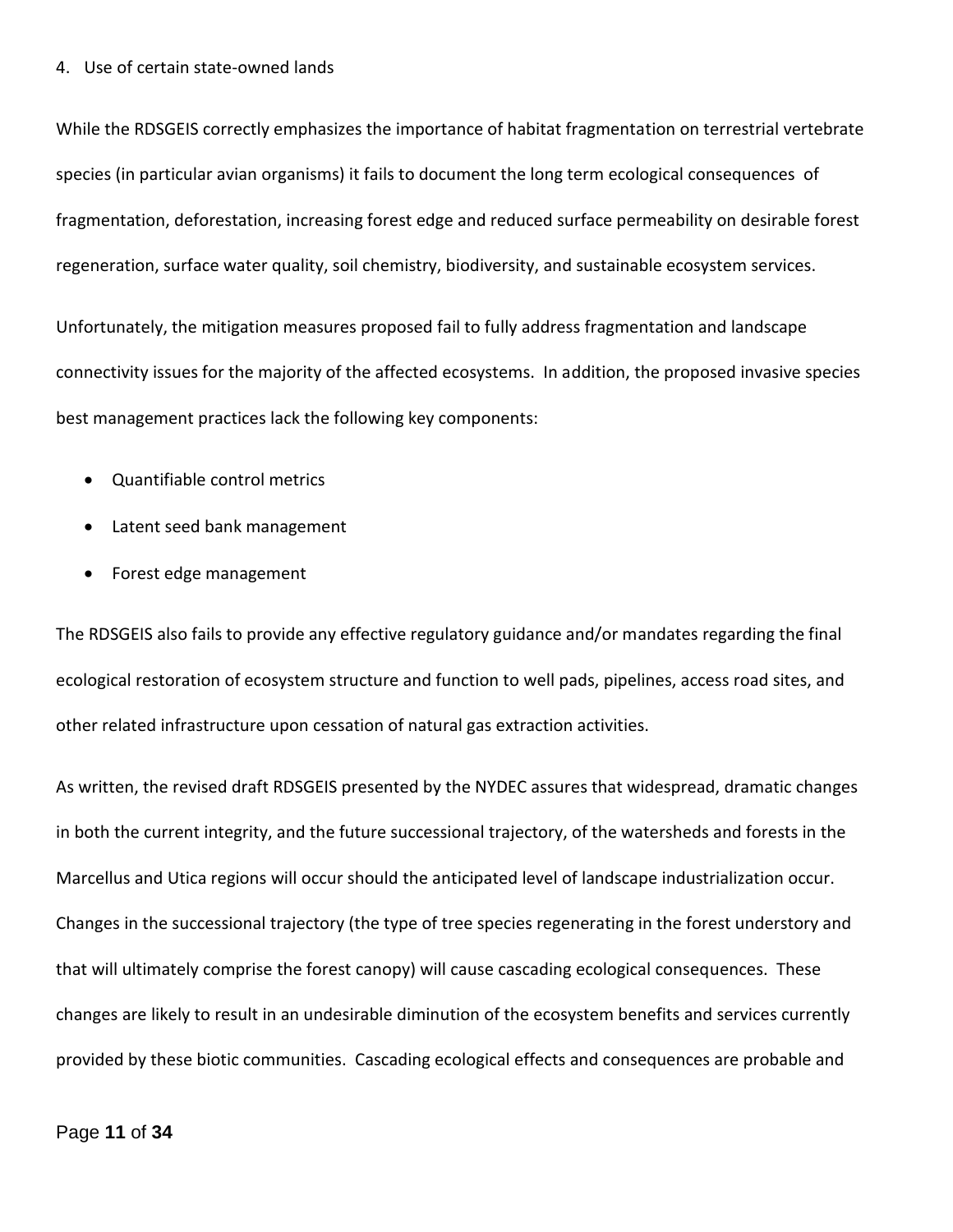will require costly management interventions of significant spatial and temporal scale in order to achieve system restoration.

### **DISCUSSION**

A careful review and analysis of the draft NYDEC RDSGEIS reveals a number of areas of concern with respect to the maintenance of the ecological integrity of terrestrial ecosystems and the corresponding impacts upon aquatic resources. In particular the RDSGEIS does not adequately provide for the protection and sustainable regeneration of critical headwater forests within the Delaware River drainage. Forested ecosystems are the dominant land cover type (57%) within the areas of potential shale gas extraction in the State of New York. This canopy cover is of extreme importance to both the quality and quantity of water that flows within the Delaware River drainage.

Forests filter contaminants, moderate stream temperatures and buffer flow volumes associated with precipitation events. They are the structural foundation upon which the ecological integrity and health of the basin's biological resources are built. The link between percent forest cover and water quality is clearly established in the scientific literature. As an example, reductions in forest cover are directly correlated with negative changes in water chemistry, such as increases in nitrogen, phosphorus, sodium, chlorides, and sulfates, and with reductions in stream macroinvertebrate diversity (Jackson and Sweeny 2010).

Page **12** of **34** A healthy, viable forest canopy creates tangible economic value that accrues directly to local and regional communities. This value comes both from forest-dependent industries and from the ecosystem services (air filtration, climate regulation, water purification, etc.) that the forest provides. For instance, a 2002 survey of 27 water suppliers found that for every 10% increase in forest cover within a municipal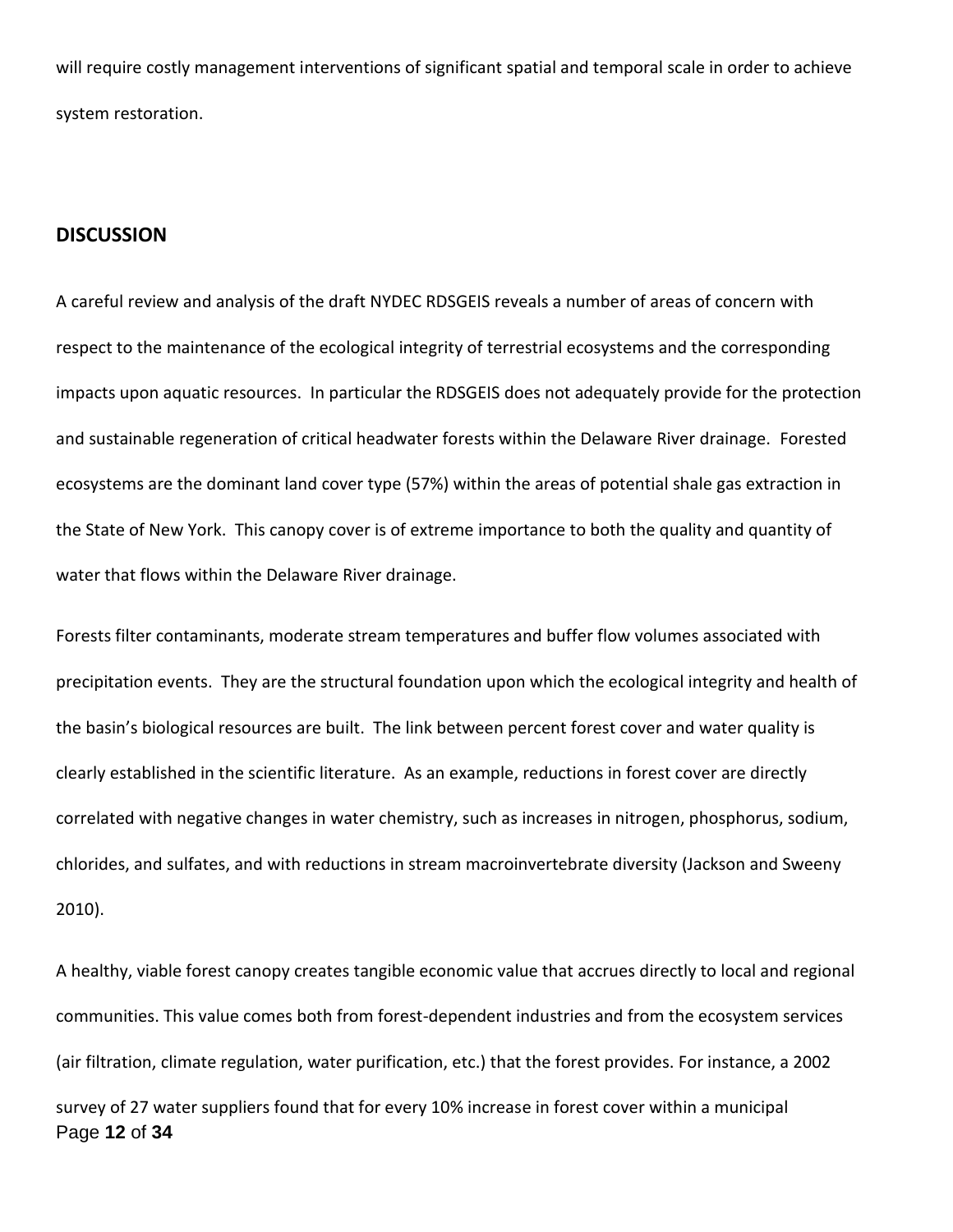watershed, the costs of water treatment and purification decreased by approximately 20% (Ernst, Caryn, Gullick and Nixon 2004). In New York State, forest-dependent industries are estimated to generate nine billion dollars of economic activity on an annual basis (North East State Foresters Association 2001).

Forest fragmentation as a result of anthropogenic landscape modification is well recognized within biogeographic theory and conservation biology as a leading cause of local species extinctions (extirpation). It can also cause dramatic shifts in the floral and faunal composition of woodland communities. Sub-lethal impacts to floral and faunal populations (population isolation, reduced genetic fitness and diversity) have also been associated with disruptions to forest connectivity (Clark, et.al. 2010).

Species dependent upon large, intact areas of interior, or "core" forest and those with limited dispersal abilities are at particular risk from forest fragmentation. A large body of scientific literature associated with neotropical migratory birds clearly links the survival of many of these species to the preservation and restoration of core forest habitat. The Cerulean warbler *(Dendroica cerulean*), a species of special concern in New York State, is a prime example. These populations are already in decline due to massive reductions in the amount of intact core forest. Even if the remaining interior forest habitat is preserved, the extensive fragmentation of the rest of the forested landscape will effectively preclude these areas from reconnection and restoration as interior forest habitat.

As pointed out by Semlitsch and Bodie (2003), the long-term persistence of many amphibian populations depends on the availability of vernal (seasonal) woodland pools and the surrounding, connective forest habitat. The ability of local populations to safely disperse is critical for the survival of these species. For instance, while many species of salamanders return to where they hatched to breed and lay eggs, it has been shown that they will use other vernal pools for breeding if their vernal pool of origin has been disturbed (if it is within their migration distance capacity). Linear disturbance corridors such as roadways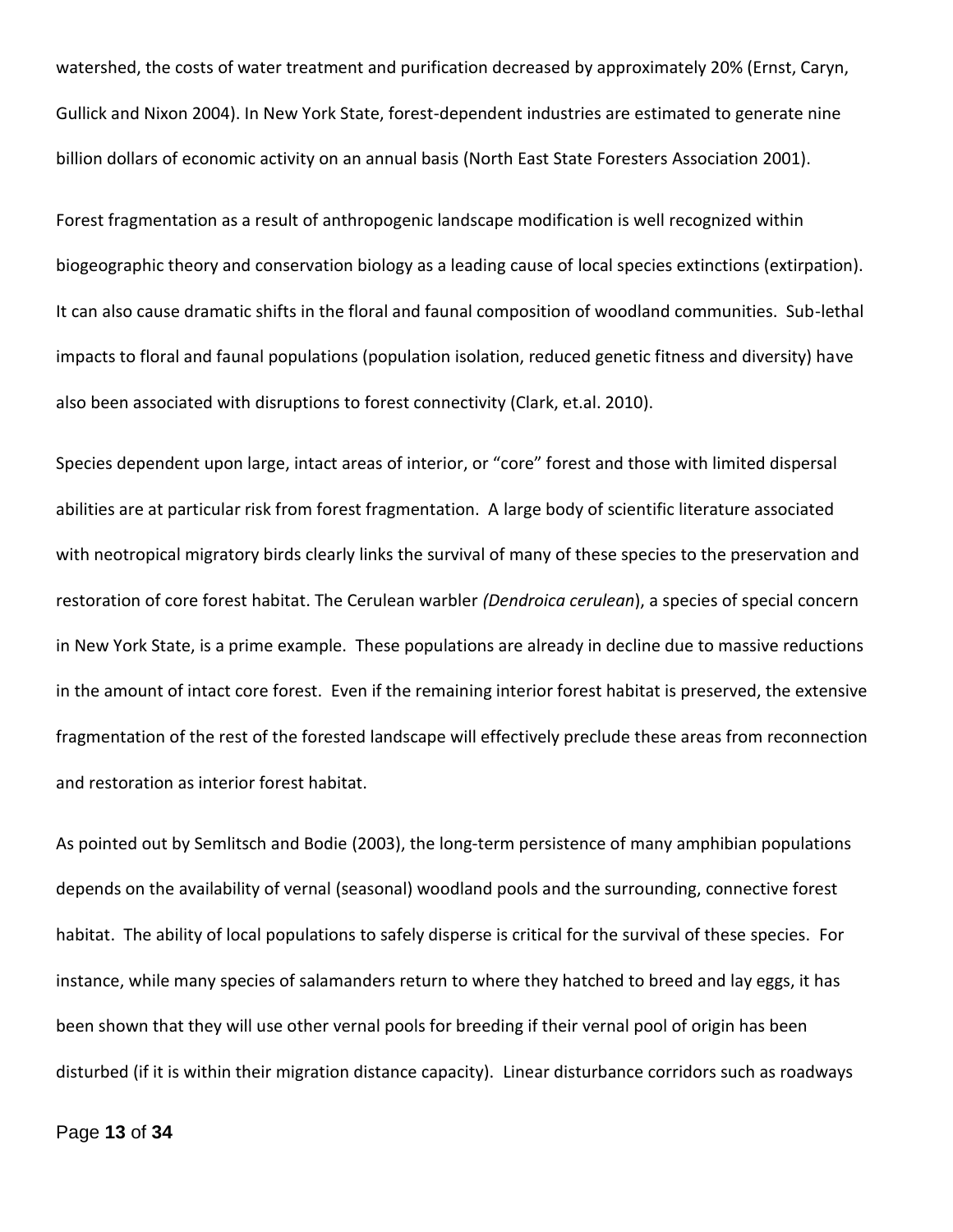and pipeline right-of-ways can create impermeable barriers to movement and effectively isolate populations of these organisms from alternative breeding sites. Isolated populations are at greater risk for extirpation (local extinction). The Jefferson salamander (*Ambystoma jeffersonianum*), another species of special concern in New York, is an example of an amphibian that will be at risk should significant forest alterations occur.

The development of shale gas infrastructure in the New York and Pennsylvania region will have profound forest fragmentation impacts. Recent modeling work performed by the Pennsylvania Chapter of The Nature Conservancy indicates that approximately 2/3<sup>rds</sup> of the Marcellus well pads to be built in Pennsylvania will be located in what is currently forested habitat (TNC 2010). Coupled with the associated connective infrastructure of access roads and pipeline right-of-ways (ROWs), disruption of vital ecological processes is assured.

Fragmentation creates an increase in the amount of forest edge (the interface between forest and nonforest). This transitional zone or "ecotone" is fundamentally different in structure and functionality from an interior forest system. Edge habitat is characterized by increased light levels on the forest floor, reduced soil moisture, and a high degree of biological invasion from non-native invasive organisms. Dramatic changes can occur in the soil chemistry and associated micro biota. The top layer of the soil profile, the rich organic duff, begins to dry out and the primary decomposition community begins to shift from fungal to bacterial. Changes in the soil micro biota will result in shifts in the macro biotic community structure. The regeneration of desirable tree species (the successional trajectory) will be affected, potentially impacting the level of valuable ecosystem benefits supplied by the forest. These changes have direct economic implications to both landowners and society. Invasive species, for instance, have been estimated to cost the U.S. economy approximately \$120 billion dollars per year (Pimintel et al. 2004).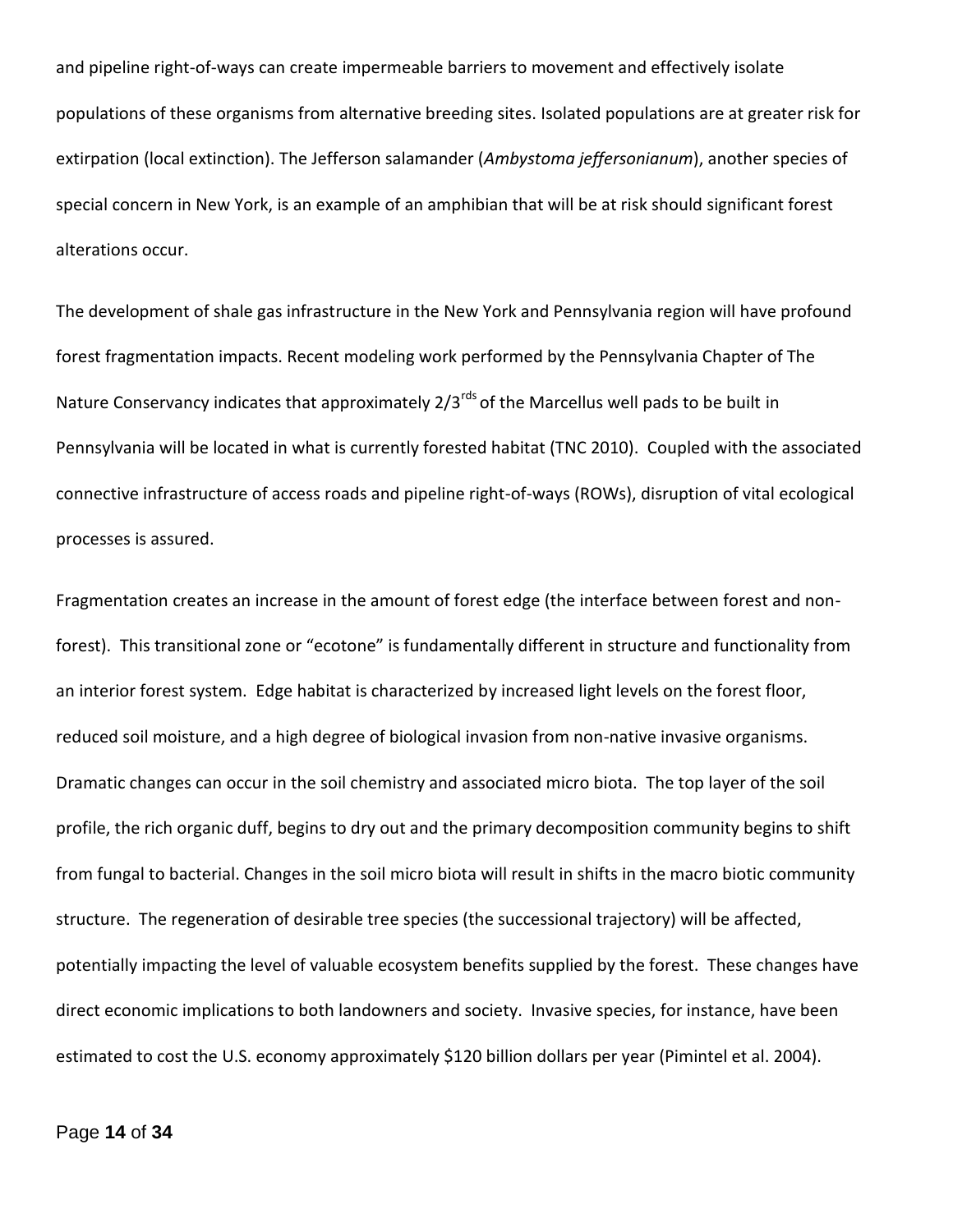Invasive organisms within terrestrial forest environments tend to be early successional species that respond favorably to site disturbance. Disruption of native plant cover and the exposure of the forest floor to sunlight provide an opportunity for these organisms to establish satellite populations. These populations eventually radiate out into the adjacent forest, displacing native species and retarding desirable tree regeneration (Bennet et al. 2011). Dispersal (vectoring) mechanisms and/or corridors are required in order for these non-native species to colonize new locations and the access roads, pipelines, and vehicular traffic associated with natural gas extraction are ideally configured to serve this function. Long beyond the point when wells are decommissioned, the landscape legacy of forest edge spreading outward from pipeline corridors, access roads, well pads, and related infrastructure will continue to disrupt ecosystem functioning as non-native organisms repeatedly colonize exposed areas and impede desirable tree regeneration.

Invasive species suppression and the eventual restoration of these disturbed sites to forested systems will require resources of a significant financial and temporal scale. While published information is scarce, it is in the professional experience of restoration practitioners in this region that the reasonable reconstruction of forest canopy and understory diversity can cost between \$4,000 and \$10,000 per acre. The suppression of invasive plant species is also a major, recurring expense with the initial years' treatment often costing between \$1,000 and \$2,500 per acre. Invasive treatment in subsequent years typically drops in cost by approximately 50% per year during the first three years of suppression. Treatment and monitoring will need to continue on an annual basis until forest canopy closure is re-established and the resulting changes in light penetration and soil conditions begin to favor native species.

Page **15** of **34** As the effects of forest fragmentation may not immediately manifest themselves following the disturbance, monitoring is often suggested as a methodology to balance and modify the level of fragmenting activity in accordance with the conservation of forest-related ecosystem services.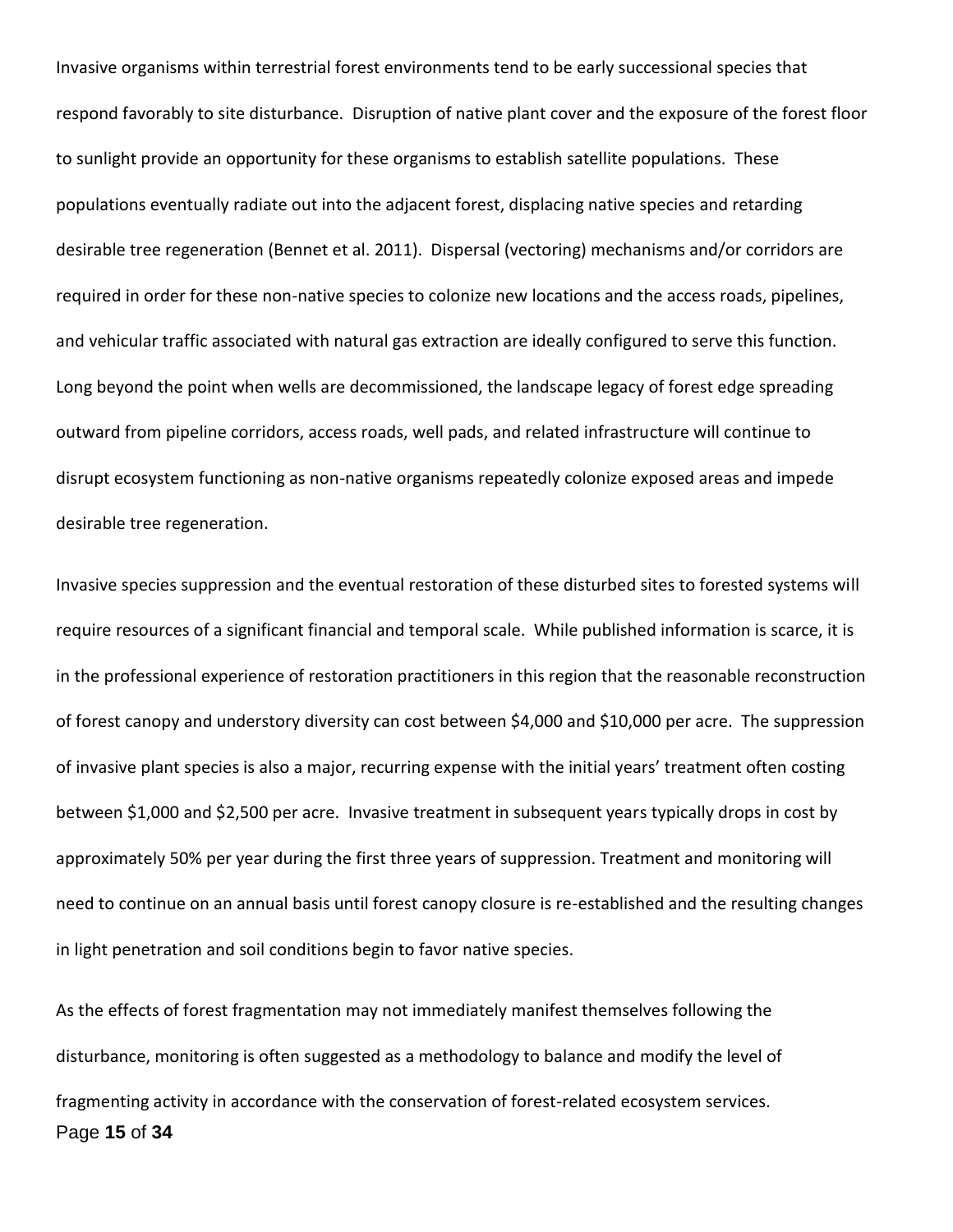Unfortunately, these effects may not be linear in nature and thus are not always amenable to an adaptive management approach. Biological systems may possess thresholds that provide little indication of impending adverse impacts until sudden system collapse.

It is from within this conceptual framework that a review of the NYDEC Revised Draft RDSGEIS was undertaken and the following concerns identified:

#### **Infrastructure Density-related Ecological Impacts** -

- While mandatory unitization of production areas is in effect in New York, this spacing regime is geared toward maximization of gas extraction and not natural resource protection. Preliminary research results already point towards pad density as a significant indicator of potential landscape level impacts to water quality (Academy of Natural Sciences 2011). The RDSGEIS makes no mention of utilizing ecological planning units (such as the sub watershed) or ecological carrying capacity models. This is necessary to assure the industrial development pattern is consistent with the maintenance of ecological integrity.
- Density of infrastructure is also directly correlated to percent impermeable surface within subwatersheds. Increased impermeable surface area will disrupt both surface and subsurface hydrologic regimes within currently forested systems resulting in shifts in species composition and functional benefits. For instance, it is widely accepted among watershed managers that negative changes in water quality and quantity become clearly evident when impermeable surface begins to exceed 10% of a given watershed area. The RDSGEIS-proposed mitigation strategies do not address allowable levels of impermeable surface within ecological planning units such as the subwatershed.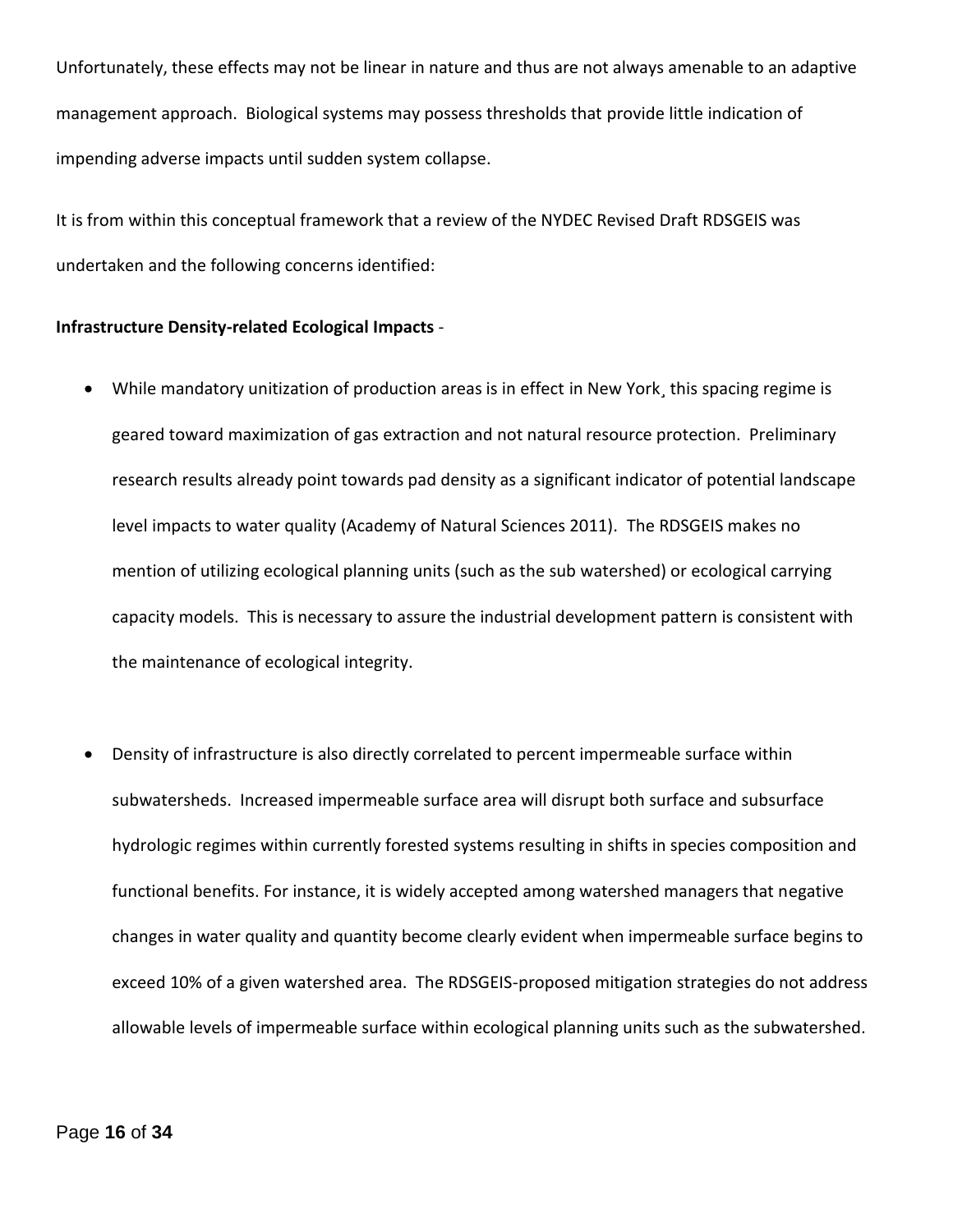#### **Forest Fragmentation**

- While the requirement for ecological assessments and site-specific mitigation measures on well pads placed in grasslands of greater than 30 acres (in grassland focus areas) and for forest patches of greater than 150 acres (in forest focus areas), is helpful this approach is, in essence, ironically fragmented. It completely fails to address the importance of landscape connectivity between patches. As such, it will not protect the landscape-level ecological processes that maintain regional forest integrity. It will also fail to protect connective corridors vital to the movement of plant and animal populations in response to climate change. A preferable methodology would be to set maximum allowable levels of deforestation and fragmentation based upon ecological planning units such as the subwatershed.
- It is strongly recommended that a comprehensive, ecosystem-based plan guide the decisionmaking and permitting process in place of the piecemeal approach to land use planning and the protection of watershed resources set forth in the RDSGEIS. Setting maximum thresholds and spatial parameters for percent forest cover loss and forest connectivity would assure that density levels and cumulative impacts of natural gas extraction do not exceed the ability of the regional ecosystem to absorb these activities.
- The RDSGEIS correctly emphasizes the importance of minimum patch sizes and landscape connectivity in protecting terrestrial wildlife habitat and/or the human recreation associated with such wildlife. However, no discussion or analysis is present regarding the impact that fragmentation and increasing edge habitat will have upon long term forest successional trajectory and associated biodiversity.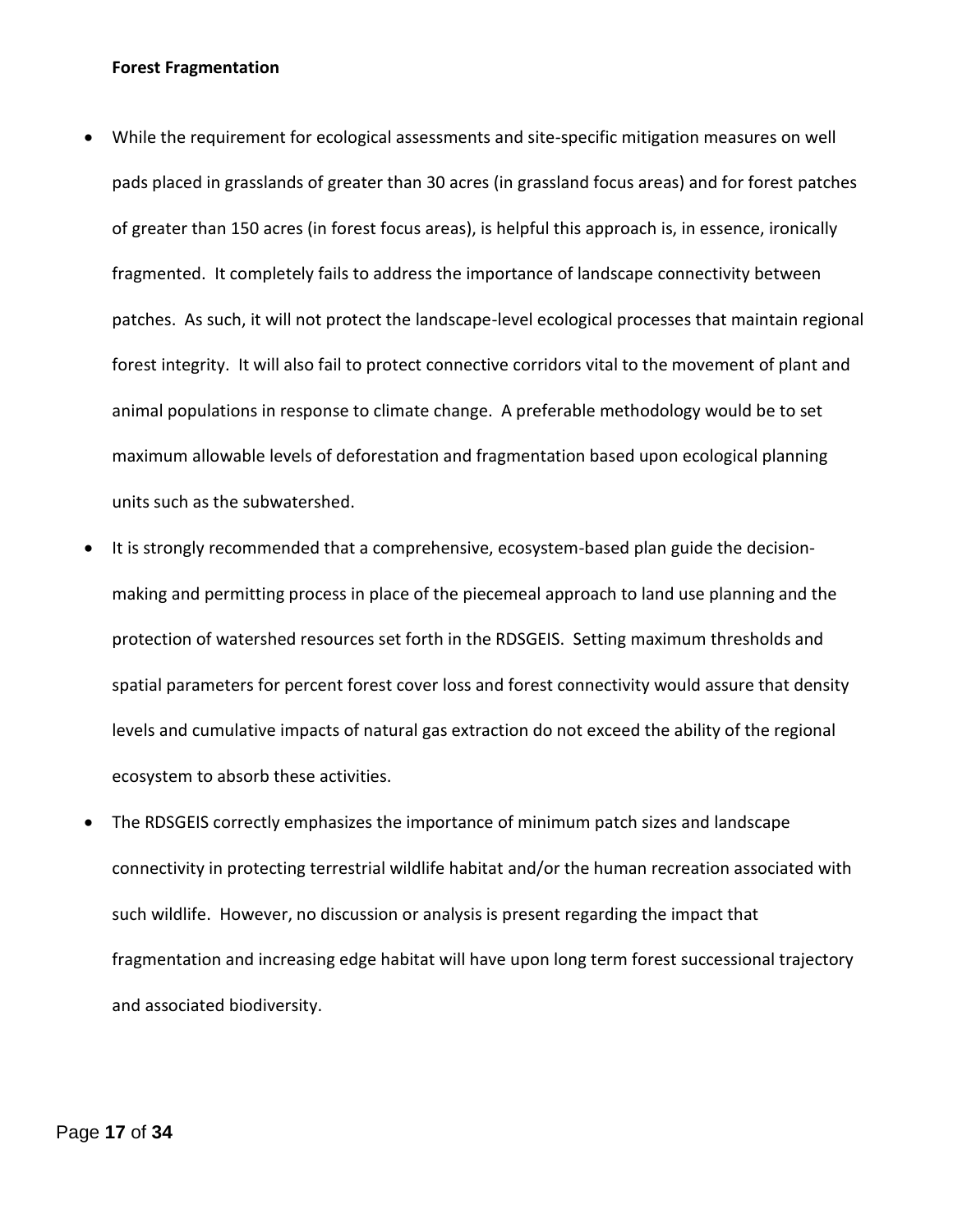- No analysis has been presented in the RDSGEIS regarding the potential diminution of critical ecosystem services associated with the disruption of forest cover and soils (carbon sequestration and storage, air filtration, watershed flow rates and volume, surface water quality and thermal condition).
- Section 6.4.1.2 estimates that a mere 7% of the forest cover underlain by the Marcellus Shale in NY occurs on State-owned land. However, section 7.4.4 proposes a ban on surface disturbance within state forests and state wildlife management areas only. It is important to understand that this prohibition is not based upon any substantive ecological differences between forests under different ownership.
- Section 7.4.4 gives several reasons for prohibiting surface disturbance on State-owned land including: "Increased light and noise levels would be likely to have significant impacts on local wildlife populations, including impacts on breeding, feeding and migration" and "The local wildlife populations could take years or even decades to recover." These concerns are equally applicable to privately-owned forests, yet full mitigation of these identified impacts to wildlife is not addressed for the remaining 93% of the forest cover in the state. In particular, noise reduction strategies are entirely omitted from section 7.4.1.1 (BMPs for Reducing Direct Impacts at Individual Well Sites).
- Section 7.4.1.1 requires full cutoff (downward) lighting only during bird migration periods. As the ecological impacts of artificial night lighting across a range of species are well documented in the scientific literature, this requirement should be extended year-round.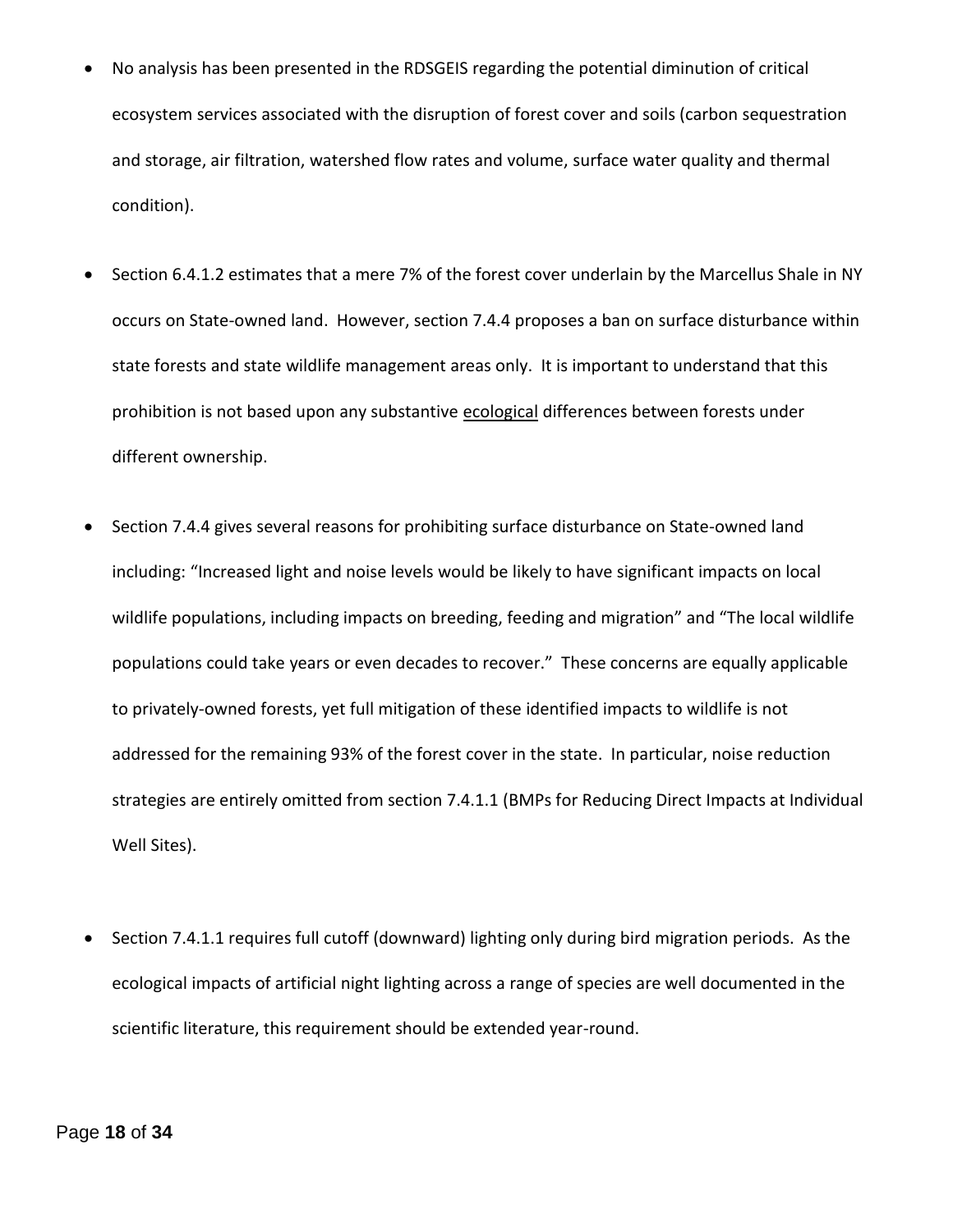- Section 7.4.1.1 fails to address BMPs for placement and maintenance of gathering pipelines. As this infrastructure is fundamental to well pad development, and has the potential to disrupt a greater net acreage than the actual pad, BMP recommendations should be developed.
- Section 7.4.1.1 fails to address BMPs for placement and mitigation of compressor station impacts.
- Section 7.4.1.2 indicates that for forest patches of 150 acres or more (within Forest Focus Areas) where the DEC issues a disturbance permit after reviewing the required Ecological Assessment, "enhanced monitoring of forest interior birds during the construction phase of the project and for a minimum period of two years following the end of high-volume hydraulic fracturing activities (i.e., following date of well completion) would be required." While this is an important recommendation, such enhanced monitoring should be extended to less mobile species sensitive to the radical changes in forest floor light and moisture levels that forest fragmentation will cause. Forest-dwelling amphibian species are at a particular risk of extirpation (local extinction) following the loss of interior forest conditions given their limited ability to traverse across linear landscape barriers such as roadways and pipeline ROWs.
- As connectivity between forest patches is critical to allowing for species migration, dispersal, and the continued genetic fitness of terrestrial species, mitigation strategies protective of this landscape level feature should be required. The RDSGEIS does not presently address protection of landscape connectivity and mitigation of disruptions to connective corridors.
- Definition of a disturbed area clarification should be made as to the minimum size that defines a disturbed area.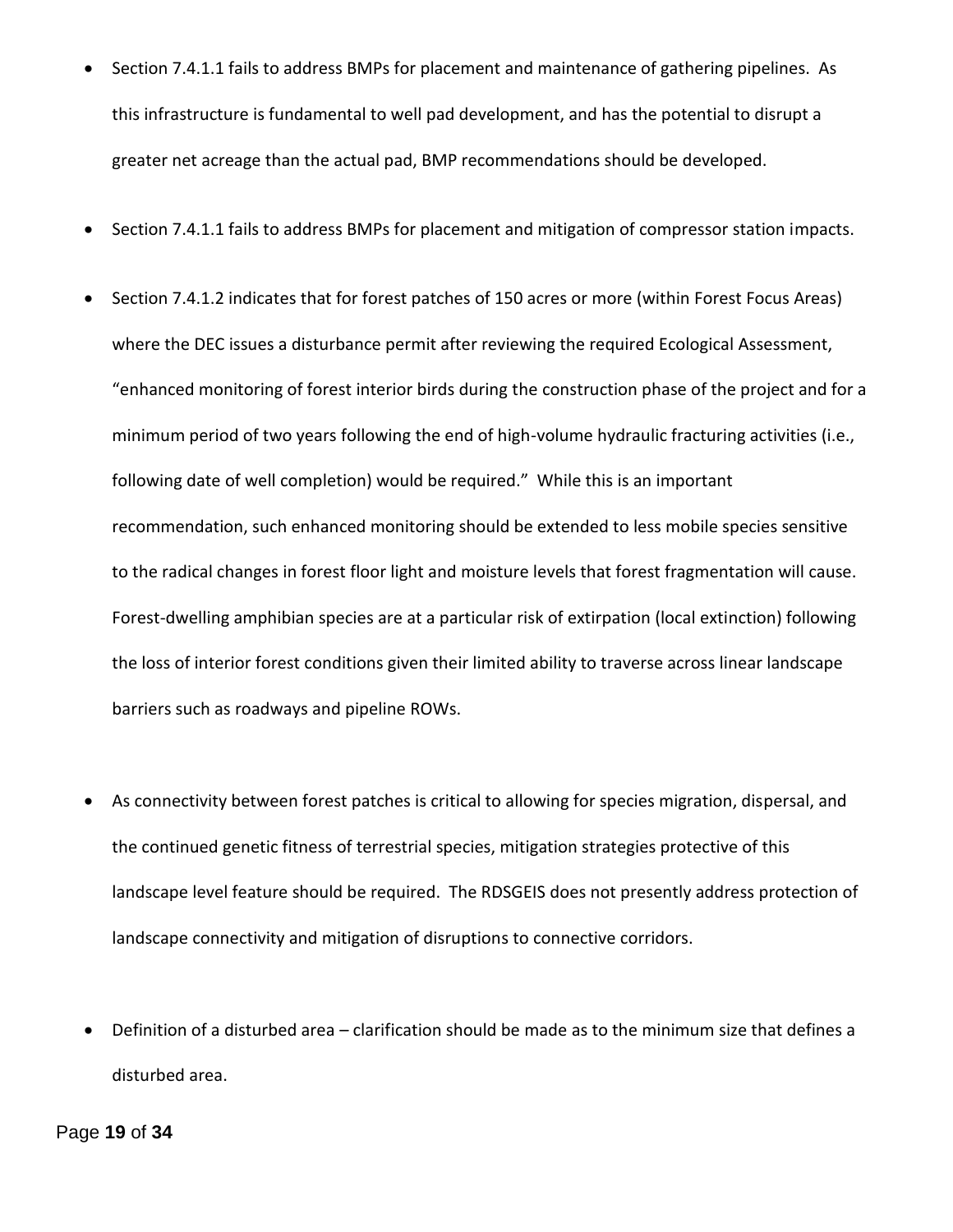Section 7.4.1.3, *Monitoring Changes in Habitat* recommends, on parcels meeting the threshold criteria in grassland and forest focus areas, that monitoring of disturbance effects should occur during the drilling process and for a minimum of two years following well completion. While monitoring is indeed a valuable tool, effective implementation of operational changes (adaptive management) following and in response to ecosystem disruption is not always possible. Ecosystem response to disturbance may not follow a linear pattern as previously unknown tolerance thresholds may be crossed. Sudden system collapse and the loss of valuable structural and functional features of an ecosystem may occur even in the absence of discernible advance indicators of stress. A more appropriate response would be to apply the precautionary principle and study the likely impacts prior to widespread, and potentially irreversible, landscape modification.

#### **Invasive Species Introduction & Management**

- It is recommended that section 6.4 be expanded to include an analysis of the threat potential to forest health from the inadvertent introduction and facilitation of the spread of invasive terrestrial invertebrates and pathogens. The current analysis only considers invasive plants and aquatic organisms.
- The construction of infrastructure necessary to develop the Marcellus and Utica shales will entail the movement of large fleets of vehicles and equipment from various sections of North America. It will also entail the movement of large numbers of transient laborers and technical personnel from across the United States. This activity carries an inherent risk of acting as a vectoring mechanism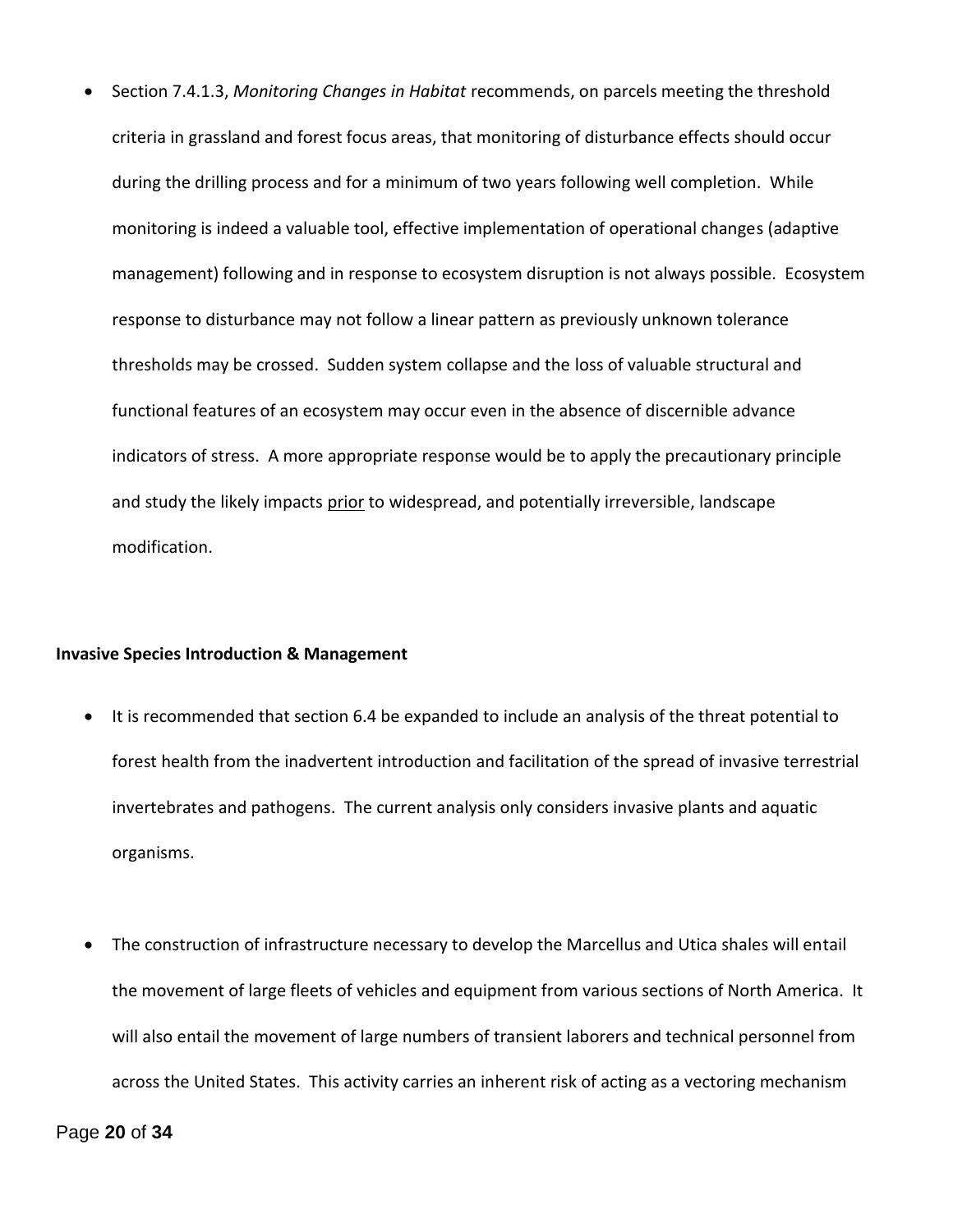for a number of threats to forest health. The RDSGEIS should review this potential mechanism of invasive threat and propose mitigation strategies.

- Section 6.4 should also be expanded to include an analysis of the impact that massive increases in forest edge habitat will have upon the incursion and establishment of invasive plant species. Edge habitat is inherently attractive to the type of plant species that display invasive characteristics. Invasive plants tend to be early successional species adapted to disturbed sites. The ecotone between forest and grassland is an area generated by recent disturbance and thus presents ideal conditions for these opportunistic, rapidly-reproducing species. Periodic re-infestation of edge habitat by invasive plant species is also highly probable given the high light levels and frequent deposition of wind-borne and bird-deposited seeds in such areas. The creation of edge habitat on the scale anticipated by natural gas infrastructure is likely to result in chronic, regional infestations of undesirable species that will require regular, and expensive, control interventions. The creation of forest edge is, in and of itself, an important precursor to biological invasion.
- Section 7.4.2.1 fails to include compressor stations and pipeline ROWs in the requirements for invasive species best management practices.
- Section 7.4.2.1 indicates that an invasive species survey "should be conducted by an environmental consultant familiar with the invasive species in New York." It is recommended that the word "should" be replaced by "must".
- It is recommended that the invasive species survey required under section 7.4.2.1 stipulate that percent aerial cover be classified for each identified invasive plant species on the site.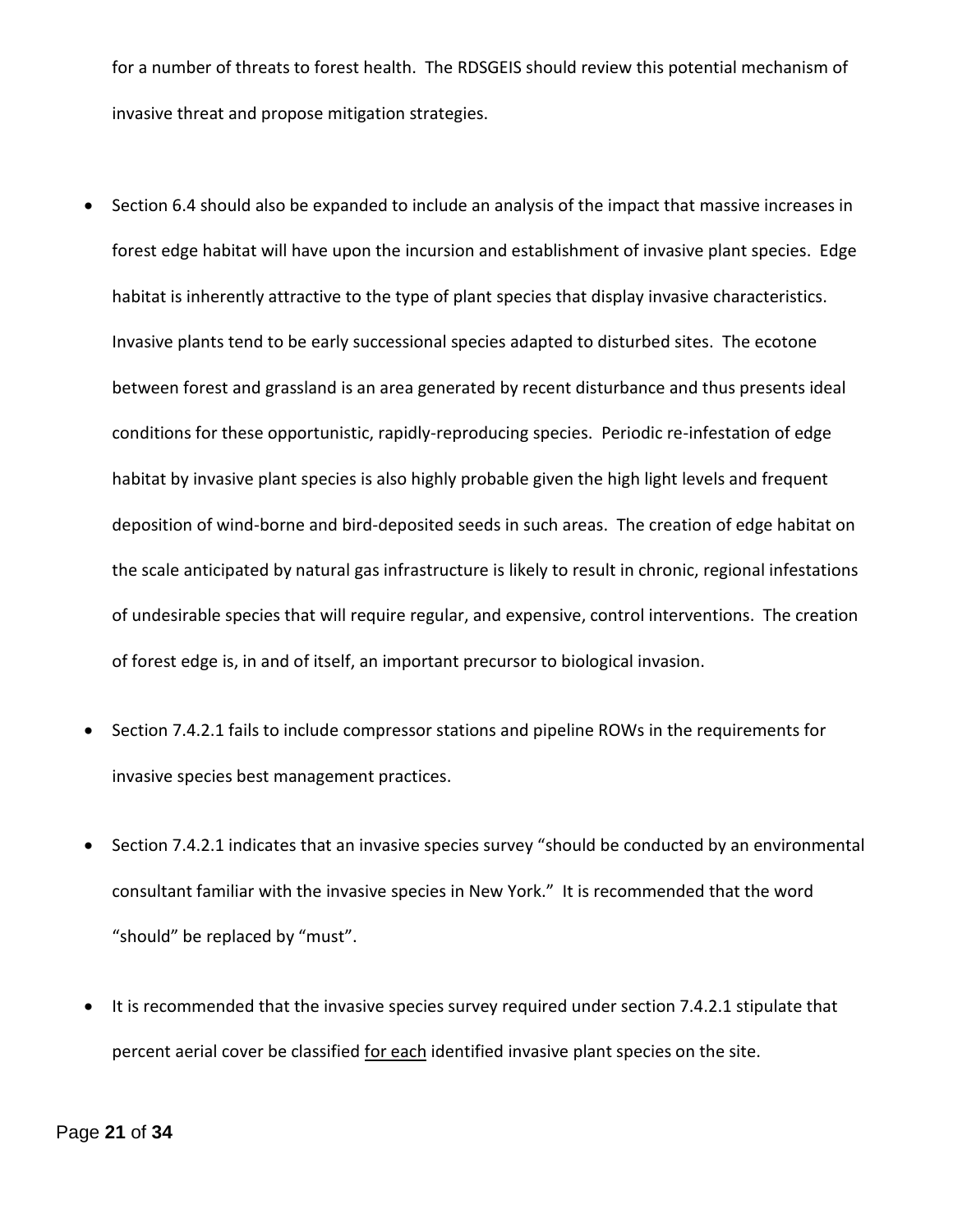Identification of baseline infestation levels is critical to determining target levels of cover reduction and control.

- Section 7.4.2.1 fails to provide any measurable metric, such as percent cover reduction from predisturbance levels, for quantifying levels of invasive control. The recommendation strategy that, "Any new invasive species occurrences found at the project location should be removed and disposed of appropriately" should be qualified to include the latent seed bank in the soil.
- Section 7.4.2.1 fails to define the temporal timeframe of responsibility for invasive suppression. The seeds of many invasive plant species can lie dormant in the soil for years. This latent seed bank creates a reservoir for future outbreaks following soil disturbance. It is critical that a long term monitoring and treatment program be implemented for all sites and associated infrastructure. Monitoring and suppression treatments should continue until final site reforestation and effective closure of the tree canopy.
- Section 7.4.2.1 fails to provide a spatial framework for the area of invasive species control responsibility. Invasive species are highly mobile and akin to a wildfire in their dispersal from initial point of infestation. At a minimum, site developers should be required to manage invasive infestations within all forest edge environments surrounding new pads, pipeline ROWs, and newly constructed access roads. Failure to do so will result in migration of these species off-site and the transfer of the financial burden of control onto adjacent property owners.
- As prevention is more cost effective than control, requirements should be adopted mandating independent site inspections by a qualified ecologist on no less than a semiannual basis until final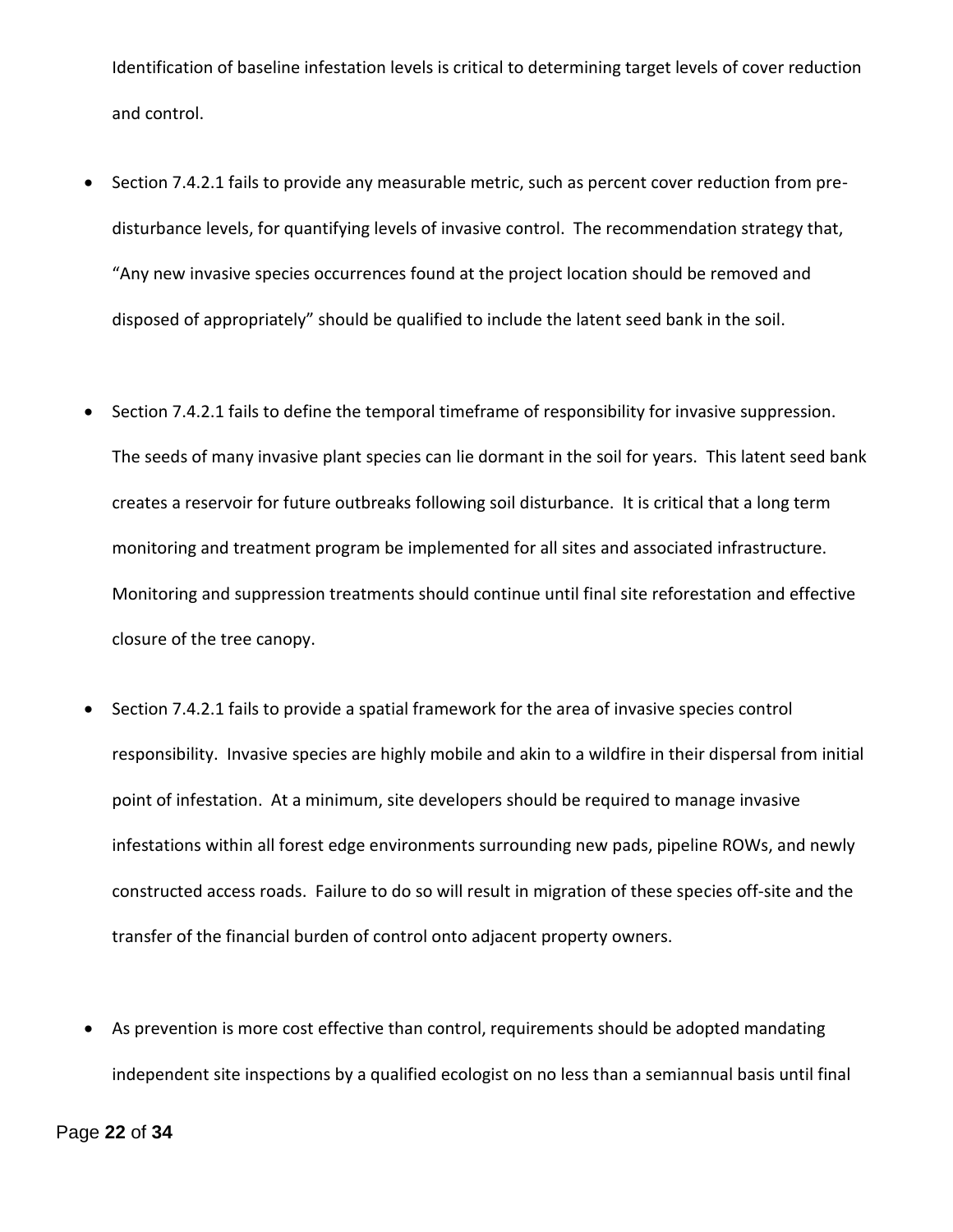reforestation and canopy closure occurs. Failing to provide for frequent site inspections assures compliance will be minimal.

#### **Site Restoration**

- The RDSGEIS fails to provide any meaningful guidance regarding the ultimate restoration of well pads, pipeline ROWs and access roads to full ecosystem functionality upon decommissioning. Effective restoration requires a comprehensive, site-level assessment of the existing plant community prior to disturbance and the use of local reference ecosystems as templates for restoration. Ecological restoration is based upon the concept of rebuilding degraded areas such that they are structurally and functionally similar to pre-disturbance conditions. Reclamation is NOT restoration. Grassy fields neither function in a biologically similar manner as a forest nor supply the ecosystem benefits of a forest system. The replacement of a decades-old, complex assemblage of woodland species with a simple mix of grasses is not "restoration". It may retard erosion but it does not replace the original functionality and structure of the displaced ecosystem.
- Restoration objectives and planning should be integrated into best management practices and developed based upon a landscape-level analysis. Re-establishing forest connectivity should be a primary goal.
- As the service life of gas extraction infrastructure such as transmission pipelines may extend for decades, mitigation banks and sites where restoration of previously degraded systems might offset the disturbance for the interim period should be utilized. This will help assure that no net loss of ecosystem benefits occurs within the region.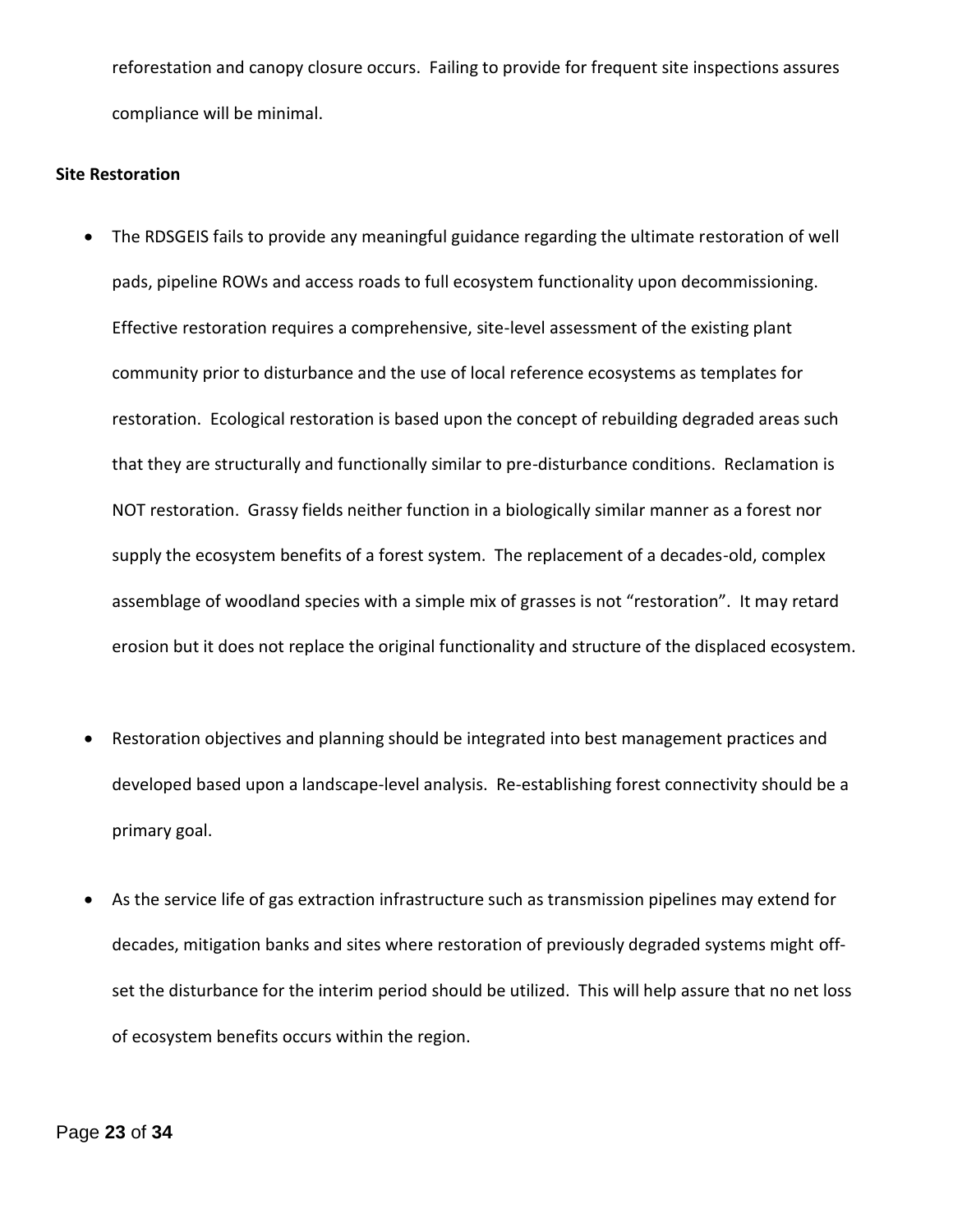Requirements for an independent, qualified restoration ecologist to oversee and inspect site restoration should be developed in order to assure effective compliance.

#### **Summary**

As currently proposed, the NYDEC RDSGEIS does not provide an adequate assessment of likely impacts associated with the rapid conversion of forested and rural ecosystems to industrial sites. It also fails to recommend potential mitigation strategies and options that would offset and reduce the "significant" impacts anticipated for native terrestrial ecosystems. Protection of these terrestrial ecosystems is critical to the continued health of the regions' aquatic resources. Inadequate attention has been given to the following vital considerations: density related impacts of infrastructure, forest fragmentation, invasive species, and site restoration. Should the RDSGEIS be adopted in its current form, widespread disruption to forest ecosystems within the upper Delaware River Basin and other watersheds underlain by the Marcellus and Utica formations will occur. Restoration of these systems following the eventual cessation of natural gas extraction will be a monumental cost incurred by both the taxpaying public and adjacent private property owners. It is strongly recommended that the NYDEC consider a more comprehensive approach to protecting the integrity of the forested landscapes in New York. Setting maximum thresholds and spatial parameters for percent forest cover loss, forest connectivity, and core forest integrity within ecological planning units, such as the subwatershed, would assure that density levels and cumulative impacts of natural gas extraction do not exceed the ability of the regional ecosystem to absorb these activities.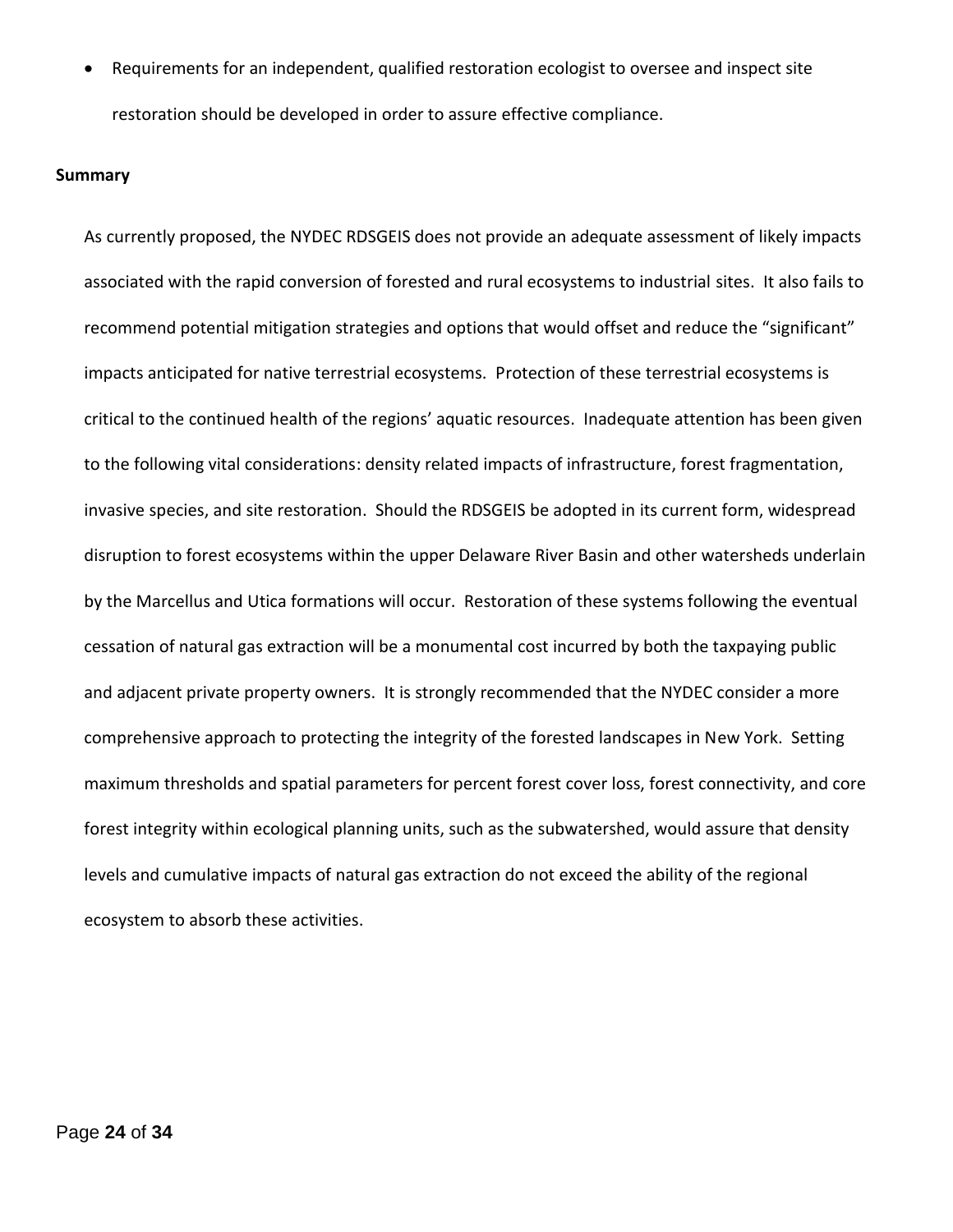#### **References**

- 1. Bennet, A.E., Thomsen, M., Strauss, S. Y. Multiple mechanisms enable invasive species to suppress native species. *American Journal of Botany*, 98:1086-1094. 2011.
- 2. Clark,R.W., Brown, W.S., Stechert R.S., Zamudio, K.R. Roads, Interrupted Dispersal, and Genetic Diversity in Timber Rattlesnakes. *Conservation Biology*, 24:1059-1069. 2010
- 3. Ernst, Caryn, Richard Gullick and Kirk Nixon. Protecting the Source: Conserving Forests to Protect Water. Opflow 30.5 (May 2004).
- 4. Jackson, J.K., Sweeney, B.W. Expert Report on the Relationship Between Land Use and Stream Condition (as Measured by Water Chemistry and Aquatic Macroinvertebrates) in the Delaware River Basin. DRBC Contribution Number 2010011. Stroud Water Research Center, Avondale, PA. 2010.
- 5. Northeast State Foresters Association. 2001. The Economic Importance of New York's Forests. www.nefainfo.org/publications/nefany.pdf
- 6. Pimentel, D., Zuniga, R. & Morrison, D. Update on the environmental and economic costs associated with alien-invasive species in the United States. Ecological Economics 52, 273 - 288 (2004).
- 7. Semlitsch, Raymond D. and Russell Bodie. Biological Criteria for Buffer Zones around Wetlands and Riparian Habitats for Amphibians and Reptiles. *Conservation Biology*, 17:5, pp. 1219–1228 (2003)
- 8. The Academy of Natural Sciences. 2011. A Preliminary Study on the Impact of Marcellus Shale Drilling on Headwater Streams. http://www.ansp.org/research/pcer/projects/marcellus-shale-prelim/index.php
- 9. The Nature Conservancy. 2010. Pennsylvania Energy Impacts Assessment http://www.nature.org/media/pa/pa\_energy\_assessment\_report.pdf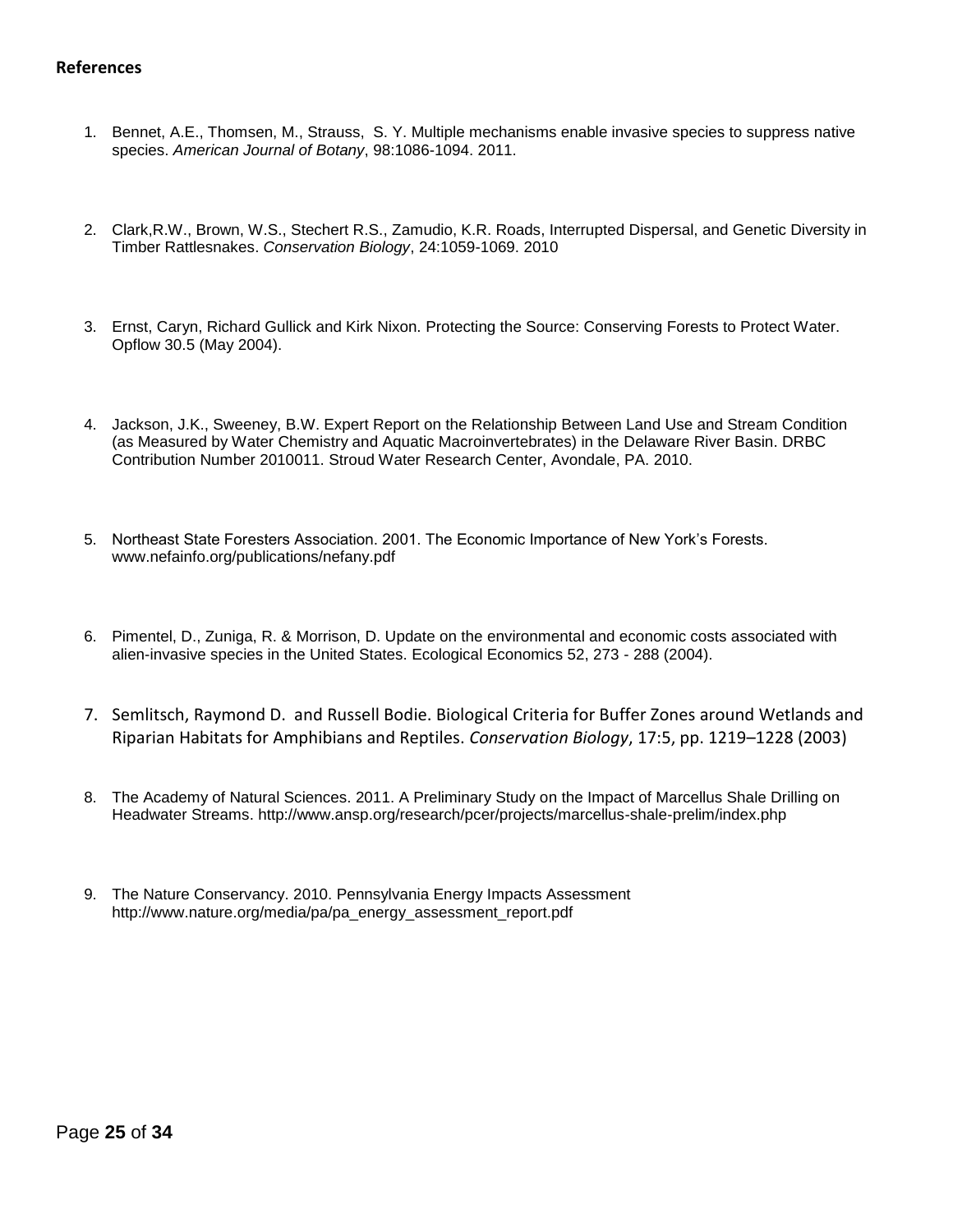# **Professional Review & Comment**

**on**

**Draft Supplemental Generic Environmental Impact Statement On The Oil, Gas and Solution Mining Regulatory Program (Revised September 7, 2011)**

**December 20, 2011**

**Prepared by: John Nystedt, RLA, LEED AP © Landscape Architect Delaware Riverkeeper Network**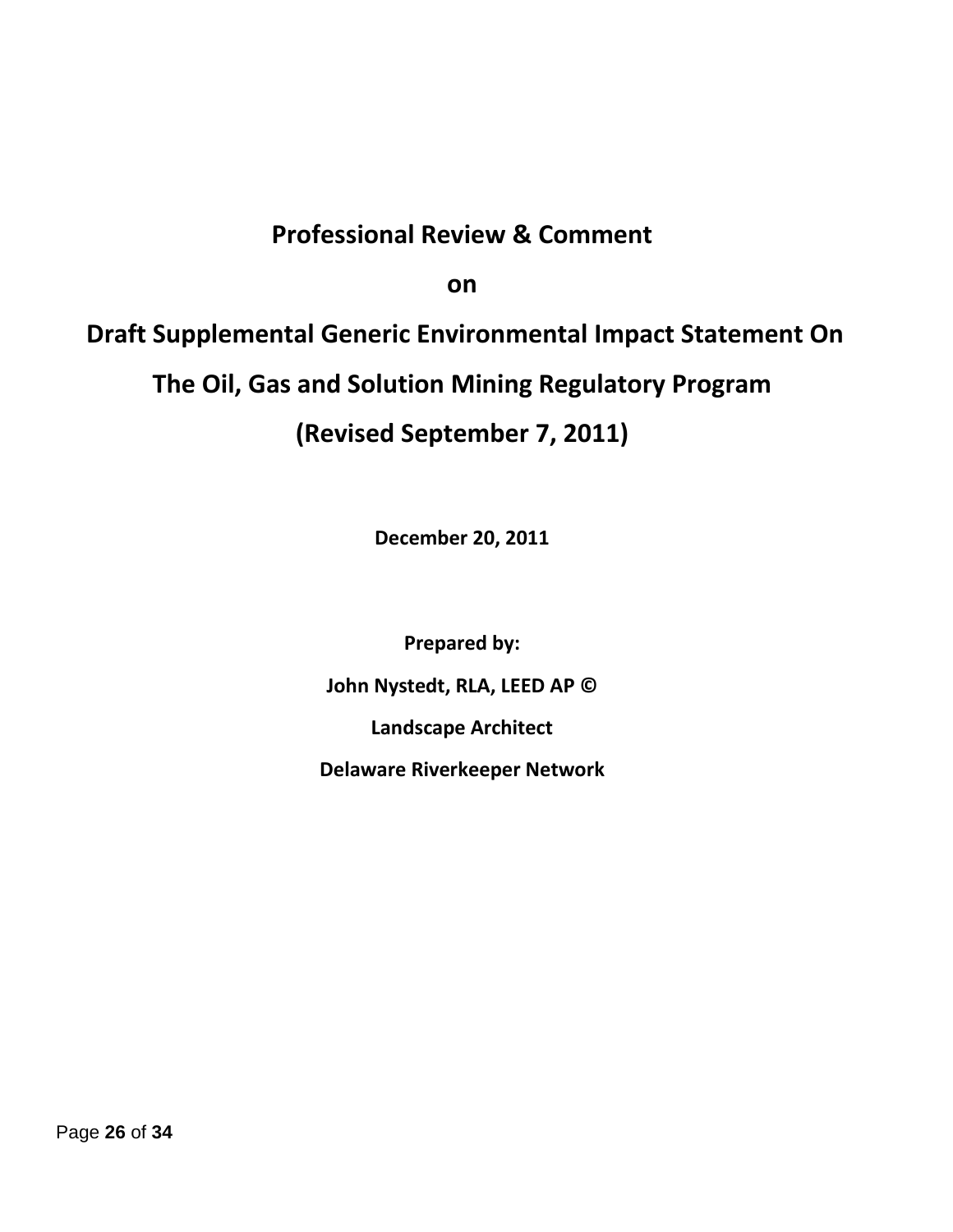## **EXECUTIVE SUMMARY**

This review of the New York State Department of Environmental Conservation (NY DEC) Supplemental Generic Environmental Impact Statement (SGEIS) on the Oil, Gas and Solution Mining Regulatory Program (issued September 7, 2011) was prepared to provide a professional review and comment of the regulations regarding the construction-phase site planning and landscape construction, and the ecological restoration for the facilities.

The DEC SGEIS fails to provide significant and substantive guidance regarding the construction-phase plantings and ultimate landscape restoration of the facilities. It also fails to provide significant and substantive guidance for proper site planning.

#### **Site Planning**

Little significant guidance is given for the best management practices and recommended procedures for site planning. There is some good advice, such as "Design roads to lessen impacts … and limit canopy gaps"; however no comprehensive guidance for effective site planning and design review is provided.

 Chapter 7 fails to adequately address existing conditions as a determinant of site planning. Site planning needs to start with a site analysis task including analysis of soils, vegetation, hydrology, topography, habitat, and adjacent conditions. Site plan design, including the design of construction access and temporary facilities, needs to be based upon the site analysis. Factors need to be reviewed and balanced to determine the construction locations with the least negative environmental and social impacts.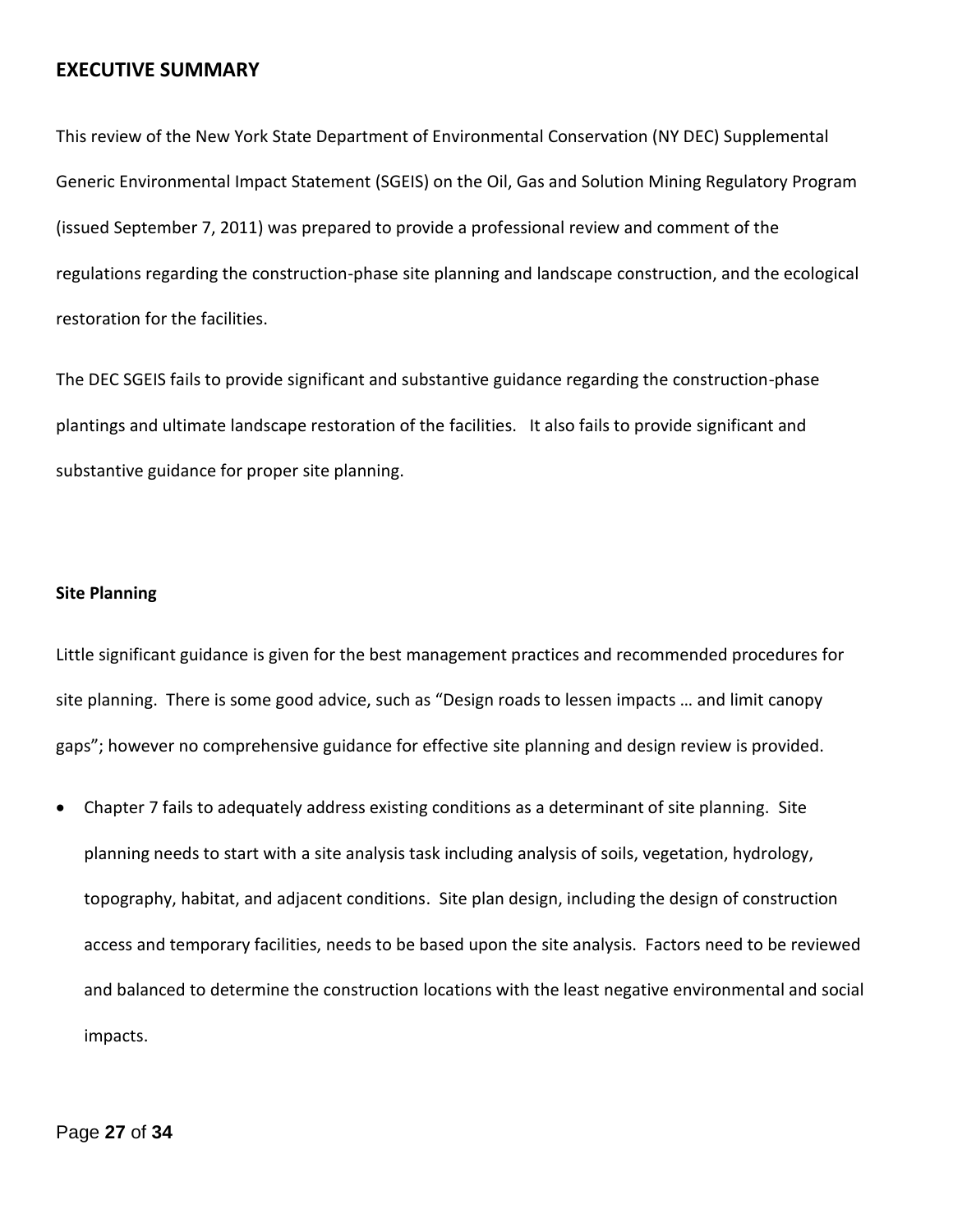A minimum of two substantial site design alternatives (with at least 50% variance from each other) should be required to be presented to state reviewers qualified to review the technical site planning issues including civil engineering, landscape architecture, and ecological factors. The pro's and con's of each alternative, including life cycle analysis, restoration costs, and ecological analysis, need to be included in the submission for each site. The chosen alternative then needs technical review by qualified staff, and should receive public input, before deciding the preferred design option.

#### **Construction Phase Landscape Installation**

In Chapter 7, no requirements are given to adequately re-plant the sites as part of the initial construction. Only seeding is required (though there are references to potential vegetative screening). There will be open disturbed areas that could be fully planted, for instance with native trees and shrubs in addition to the native seed requirement, without detriment to the gas extraction facilities and functions. This planting could help reduce the impact of the forest fragmentation, and reduce the impact of the "edge effect" that encourages invasive species, while the facilities are in operation. Some of this construction phase planting could include the final ecological restoration planting for locations that will not be disturbed in the future.

- There will be many interstitial areas that should be fully planted, not just planted with grass seed, immediately after facility construction. For instance disturbed areas such as temporary construction stockpile areas, temporary siltation pond areas, temporary contractor mobilization areas, and temporary access roads could be fully restored.
- At construction disturbances in forest, the "edge effect" and potential impact of invasive species needs to be partially mitigated by extensive tree planting along the open edges of the forest; this is especially important on the south/east/west-facing edges, to provide shade where sun impact is more intense.

Page **28** of **34**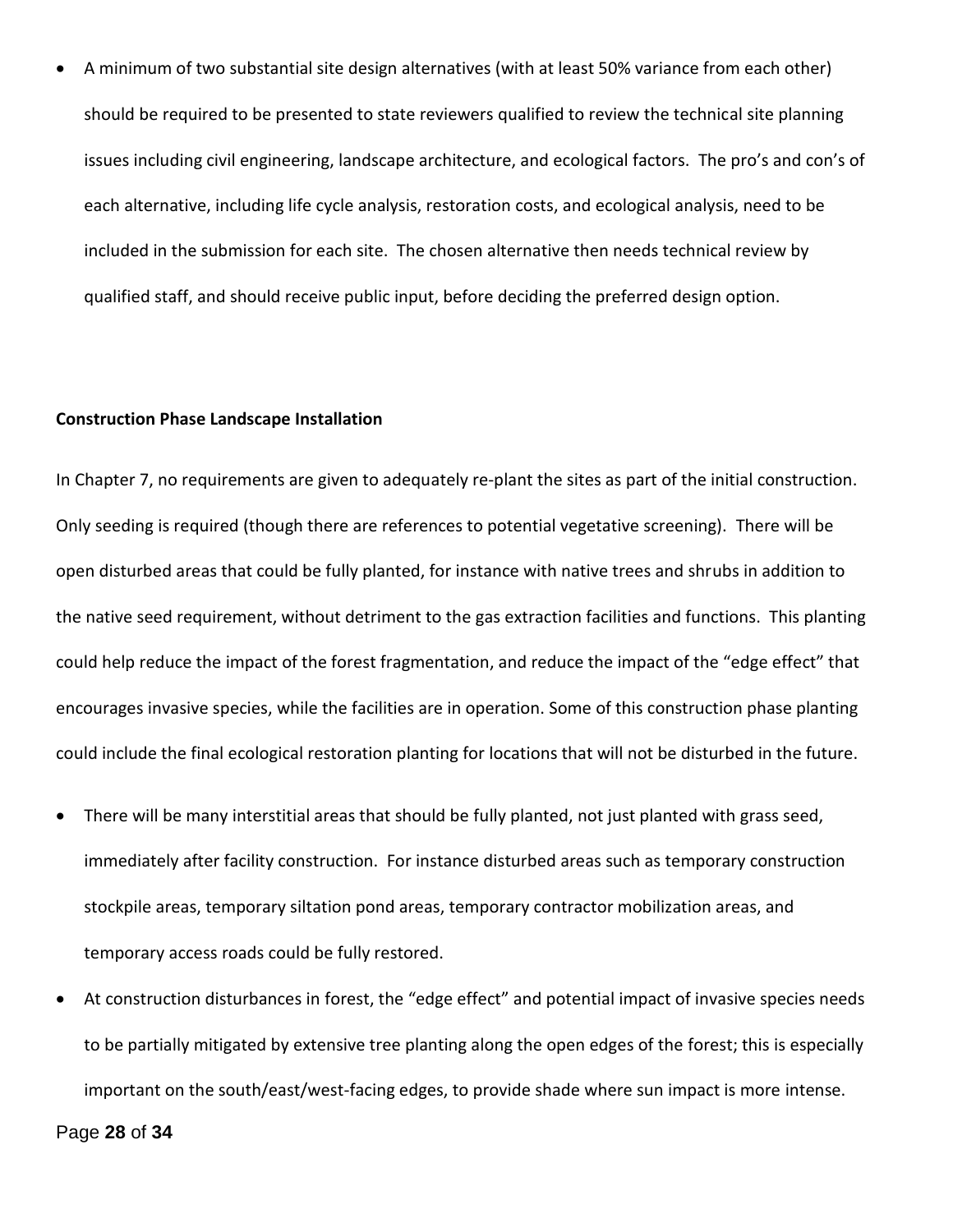This planting needs to occur wherever spatially feasible, during the construction phase of the facilities. This will help "seal the edge" and help reduce the advance of invasive species into the forests. Refer to Kevin Heatley's Professional Opinion and Comment letter being submitted concurrently with this letter, for further discussion on edge effect and invasive species.

- The Section 7.4.1.1 regulation requiring "soft edges around forest clearings by either maintaining existing shrub areas, planting shrubs or allowing shrub areas to grow" is wholly inadequate to provide a substantive landscape with visual and ecological value. This requirement has no practical construction-phase planting impact other than the requiring grass seed. Over time, if shrubs are allowed to grow, they could provide some habitat value but do not adequately mitigate the negative invasive species problem exacerbated by the "edge effect," because shrubs provide only minor shade for woodland edges, and do not substantially slow the spread of invasive species. By planting trees as well as shrubs along forest edges during the construction phase, impact by invasive species can be reduced via prevention.
- For the planted areas, the quantity and size of plants (for instance trees planted per acre, and average tree size) needs to be stipulated to ensure significant and effective landscape plantings. A substantive requirement for tree and shrub planting would help "heal" the landscape while the facilities are in operation; it would help restore ecosystem services of the sites including reducing stormwater runoff, improving air quality, and increasing carbon sequestration.
- Timing of planting needs to be addressed: the regulations should require installation of landscape plantings for trees and shrubs prior to opening the facilities, or where not feasible due to season, in the first available season.
- Selection of the native species for planting needs to be based on existing plant communities and reference plant communities, as determined by a restoration specialist. Site-level plant surveying of

Page **29** of **34**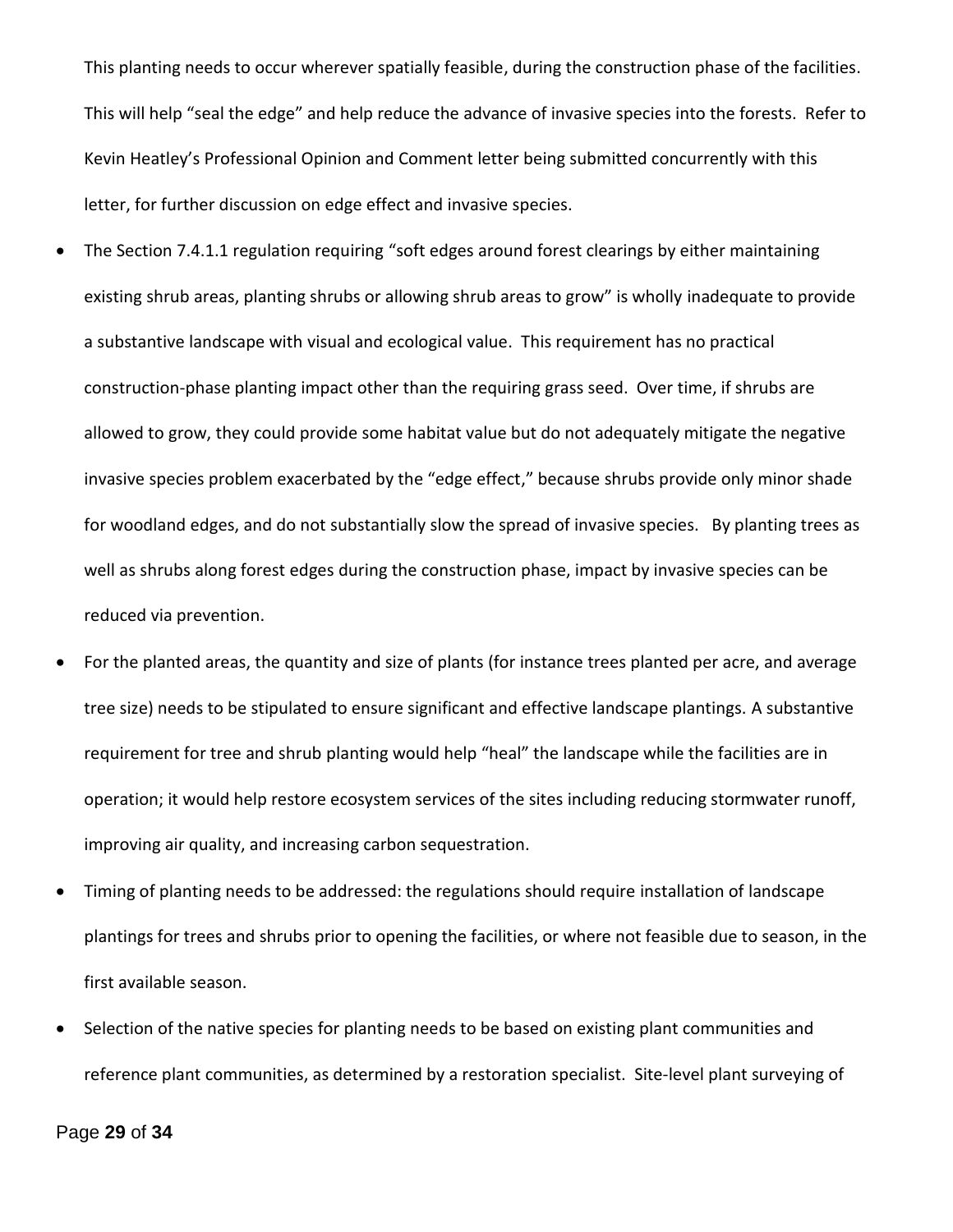existing plant species and identification of existing communities must be completed prior to initial construction.

 Section 7.4.2.1 Restoration and Preservation of Native Vegetation states that "Only native (noninvasive) seeds or plant material should be used for re-vegetation during site reclamation." Add the following for clarity: "…as well as during initial and interim landscape construction." This revision will prevent non-native plants from being installed during any phase of installation.

### **Protection of Existing Native Vegetation**

Section 7.4.1.1 states "Design well pads to fit the available landscape and minimize tree removal." It is recommended to revise the text to read: "Design well pads, *and related facilities including but not limited to parking, access roads and temporary facilities*, to fit the available landscape and minimize *native* tree removal. *Protect roots of existing remaining trees using fencing or similar barriers, placed outside of the tree drip lines. Submit tree protection plans for review."* The revision is for the following reasons.

- The original text fails to address limiting the negative impact on trees from all construction activities.
- The roots of trees-to-remain need protection using tree protection fencing or similar techniques. Roots need protection from compaction because the compaction kills trees, typically in the few years following the construction activity.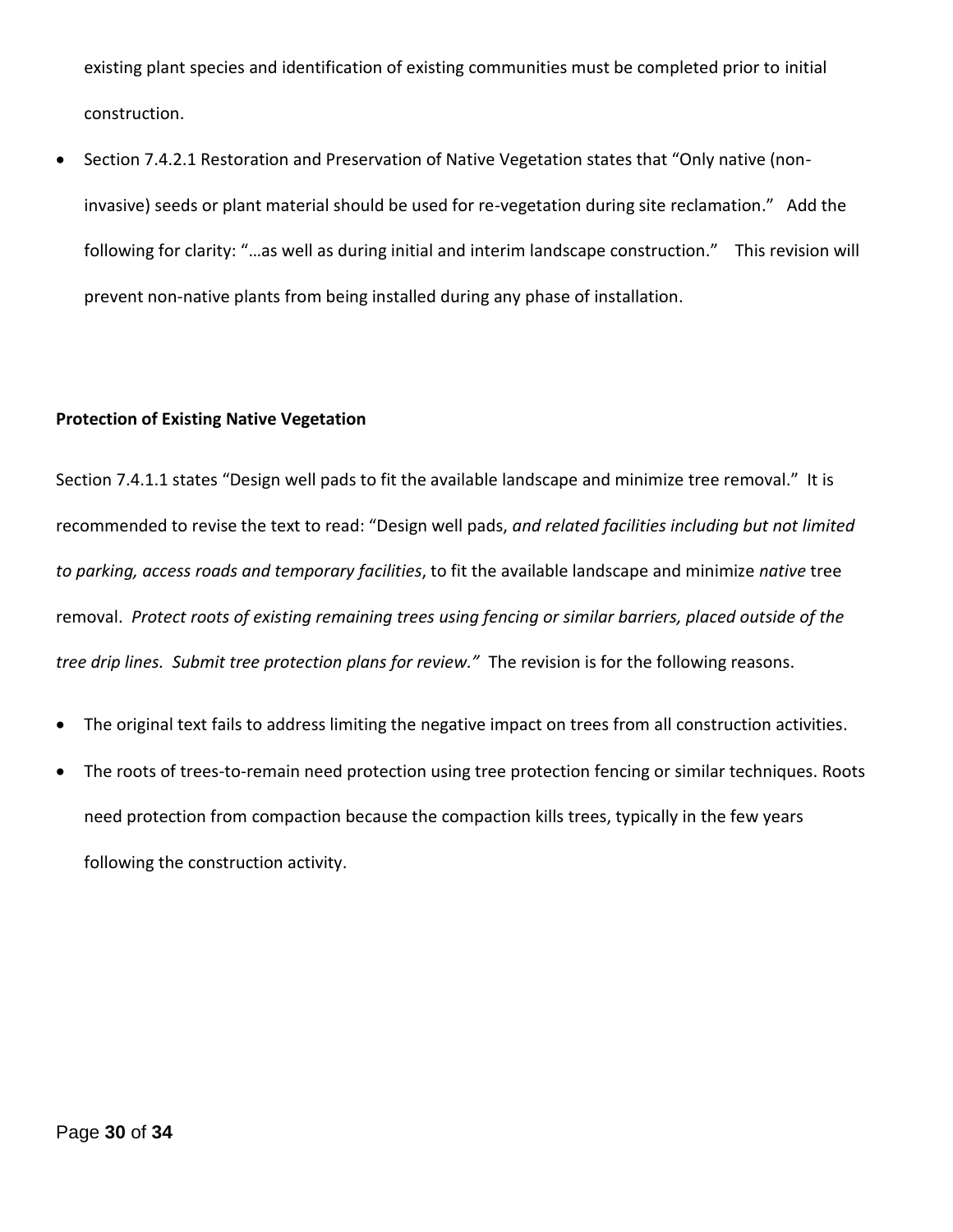#### **Soils Management**

Chapter 7 fails to address the valuable onsite resource of native topsoil. Existing topsoil takes many years to develop, and is usually a determinant of the existing vegetation type. Restoration activities attempting to re-establish appropriate pre-construction vegetation communities would benefit greatly from re-using existing topsoil rather than imported topsoil.

- Existing topsoil should not be removed from sites and sold/dumped elsewhere, but it needs to remain on site wherever feasible for re-use on site, for use during initial construction-phase planting stabilization, and to enable proper vegetation re-establishment (including forest and grassland restoration) after facilities are decommissioned. This "no-export" requirement is to prevent a site from having deficient topsoil needed for the proper initial planting and eventual restoration of a site. This also helps avoid importation of improper topsoil, or topsoil infested by non-native invasive weeds, since the need for importation is reduced.
- Depth of re-placed topsoil of constructed sites and restored sites needs to match the existing depths, at a minimum, to enable appropriate planting. This requirement therefore needs pre-construction soil profile identification and measurement. Wherever feasible, excess existing topsoil (excavated from paving and pads) should remain and be installed on-site, at increased depths.

Section 7.4.2.1 states "Any top soil brought to the site for reclamation activities should be obtained from a source tested to be free of invasive species." For a stronger and more comprehensive regulation this text needs to be revised to "Any top soil brought to the site for *construction and* reclamation activities should be obtained from a source known to be free of invasive species *as determined by an invasive species expert, and tested to be free of invasive species. Any organic matter brought to the site needs to be certified to be free of viable seeds.*" This revision is for the following reasons.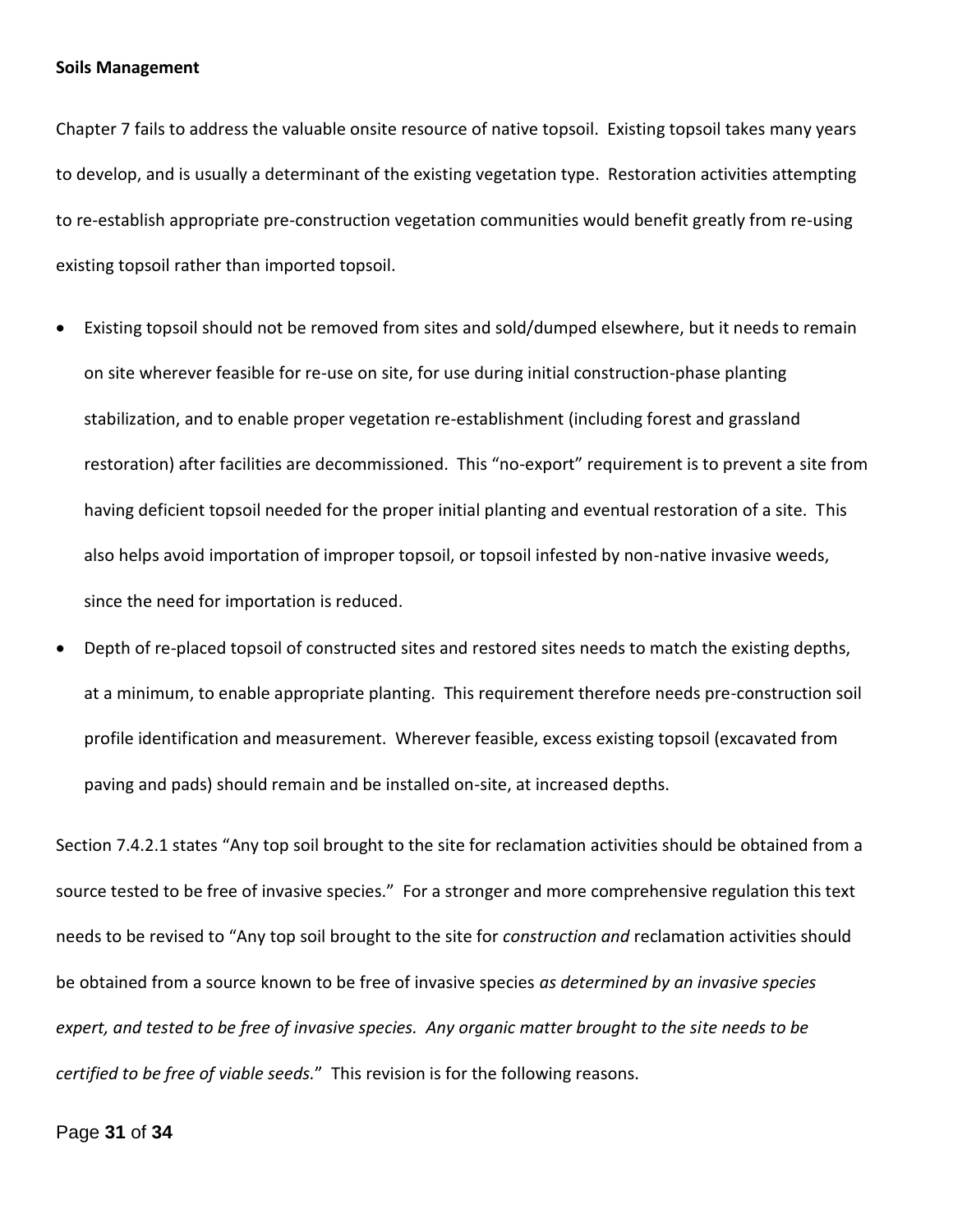- Invasive species are sometimes present as dormant seed and not obviously present; testing using current scientific protocols for seed identification and/or sprout testing is needed to determine if a soil is free of invasive weed seeds. Testing needs to be required during the pre-construction submittal process, as well as for batch testing of delivered top soil since it can easily vary from the original submittals.
- An expert in invasive plant identification is needed to properly certify the topsoil source site is free of invasive species.
- Topsoil requirement needs to apply to both construction phase and restoration phase, in order to prevent invasive plants during all phases.
- Imported organic matter including compost and mulch needs to be regulated because it can be a source of weed seeds. Protocols for determining weed free organic matter should be based on industry standards.

A typical problem of construction sites is that subsoil (soil under the topsoil) becomes extremely compacted from vehicular use, which is detrimental to natural infiltration, soil oxygen levels, and plant health. Likewise, subsoil under building pads and pavement is compacted and is detrimental to plant growth. Therefore there needs to be a requirement to de-compact overly-compacted subsoil prior to topsoil placement. The current regulation only addresses de-compaction for agricultural farmlands, in Section 3.3.

- Overly-compacted topsoil also needs de-compaction. The contractors should be required to obtain a certified inspection for determining completion of de-compaction, prior to continuing soil and landscape operations.
- Page **32** of **34** Any gravel or crushed stone installed for the buildings, pads or pavements needs full removal, when the sites are restored.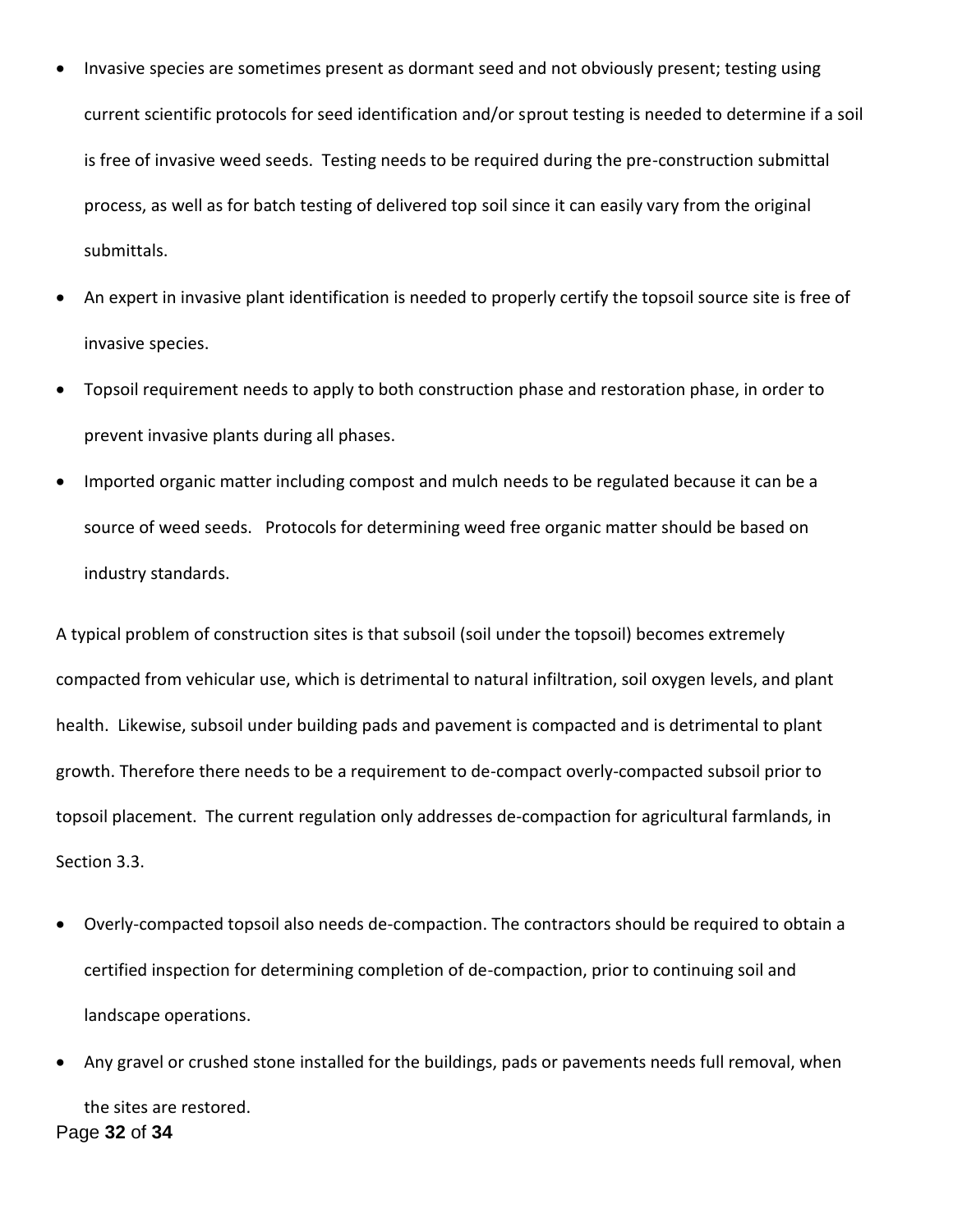#### **Site Restoration**

No adequate guidance for site restoration is provided in the regulations. Site restoration needs to be based on plant communities and reference ecosystems, as informed by pre-construction botanical surveys identifying the full range of species, accurate pre-construction topographic surveys, and plant community identification. To mitigate the negative impacts and re-establish ecosystem services, the restoration needs to include re-establishment of various landscape types including riparian areas, wetlands, grasslands and forests that were disturbed. Restoration requires careful planning of the landscape regeneration, including proper re-grading; it includes proper soils management for each landscape type.

- Section 7.4.1.1 states "Native tree, shrub and grass species should be used in appropriate habitats." This requirement needs to be strengthened to be a required substantial restoration. Note that Section 7.4.2.1, Restoration and Preservation of Native Vegetation, fails to mention the trees and shrubs requirement, which could cause confusion.
- The qualitative and quantitative requirements of the restoration are not stipulated but need to be stipulated in order to achieve a quality ecological restoration.

There should be an escrow fee structure, bond or similar financial structure set up to ensure covering the decommissioning-phase ecological restoration costs.

There is no mention of a requirement to properly re-grade sites in support of proper ecological restoration. Unnatural features such as flat building pads and highly-disturbed slopes usually need to be re-graded in order to facilitate re-establishment of original landscape types. Re-grading needs to be designed in conjunction with re-establishment of the pre-existing drainage patterns as an integral part of the restoration. Professionals knowledgeable in grading, stormwater management and ecological restoration need to be involved in determining, designing and overseeing this restoration.

Page **33** of **34**